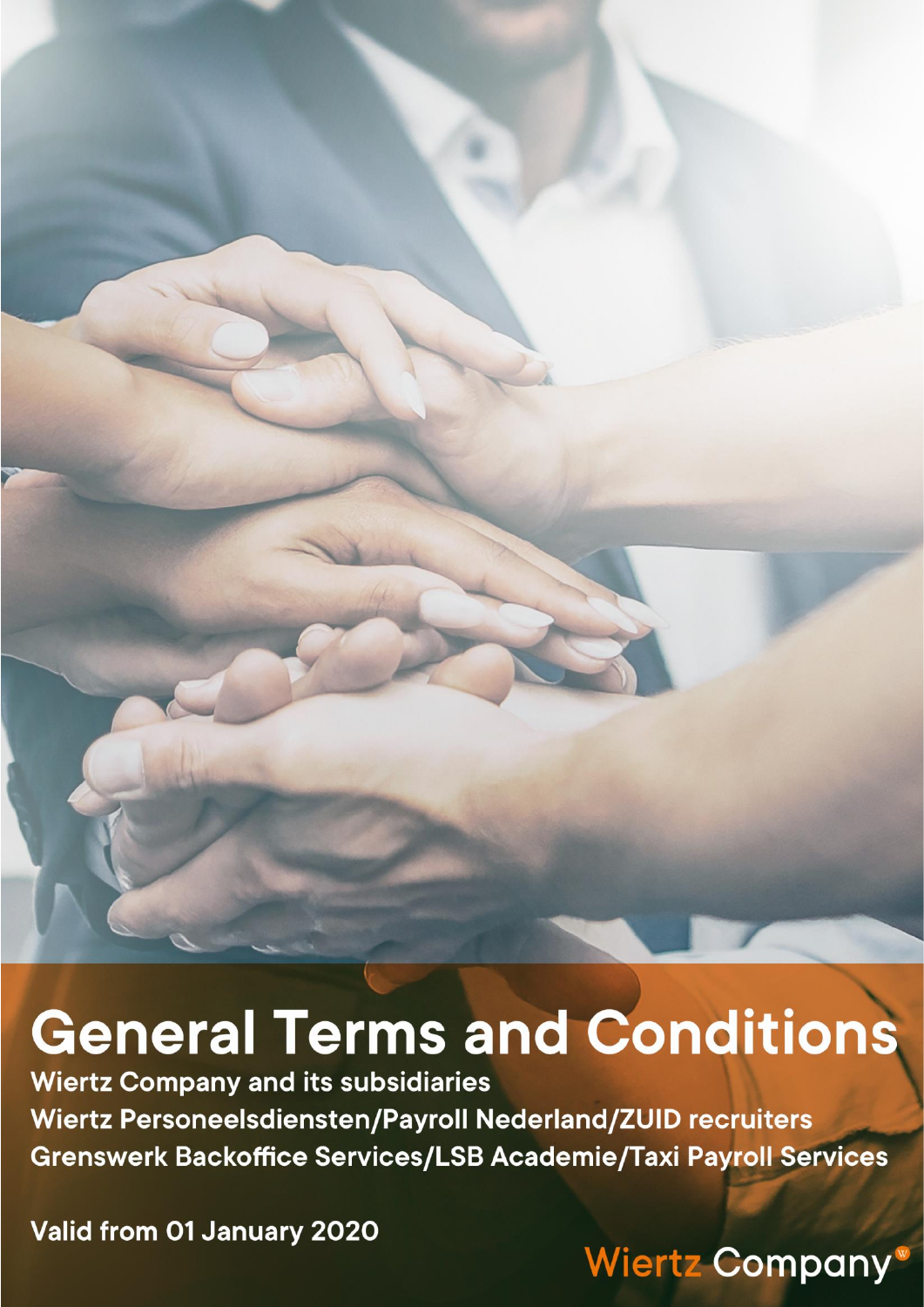| Article 1.         | Scope of application                              | $\overline{2}$ |
|--------------------|---------------------------------------------------|----------------|
| Article 2.         | Definitions                                       | $\overline{2}$ |
| Article 3.         | Offers and formation of the Agreement             | 4              |
| Article 4.         | Term and termination of the Agreement and Posting | 4              |
| Article 5.         | Replacement and availability                      | 6              |
| Article 6.         | Client's obligation to provide information        | $\overline{7}$ |
| Article 7.         | Right of suspension                               | 8              |
| Article 8.         | Working procedure                                 | 8              |
| Article 9.         | Position and remuneration                         | 9              |
| Article 10.        | Principal's Rate                                  | 10             |
| Article 11.        | Invoicing and time accounting                     | 11             |
| <b>Article 12.</b> | Best-efforts obligation and liability             | 12             |
| Article 13.        | Special obligations with regard to                |                |
|                    | identity and processing Personal Data             | 12             |
| Article 14.        | Treatment of the employee                         | 13             |
| Article 15.        | Employee participation                            | 13             |
| Article 16.        | Obligations in connection with Waadi              | 13             |
| Article 17.        | Payment                                           | 14             |
| Article 18.        | Special minimum payment obligation                | 15             |
| <b>Article 19.</b> | Fear of non-compliance                            | 15             |
| <b>Article 20.</b> | Proper direction and supervision                  | 16             |
| Article 21.        | Working conditions                                | 16             |
| Article 22.        | Intermediary                                      | 17             |
| Article 23.        | Obligations and liability                         | 18             |
| <b>Article 24.</b> | Intellectual and industrial property              | 18             |
| <b>Article 25.</b> | Takeover of Employees                             | 19             |
| <b>Article 26.</b> | Confidentiality                                   | 20             |
| Article 27.        | Brokerage of Self-Employed Workers                | 21             |
| <b>Article 28.</b> | Applicable law and choice of forum                | 21             |
| <b>Article 29.</b> | Final provisions                                  | 22             |

Valid from 01 January 2020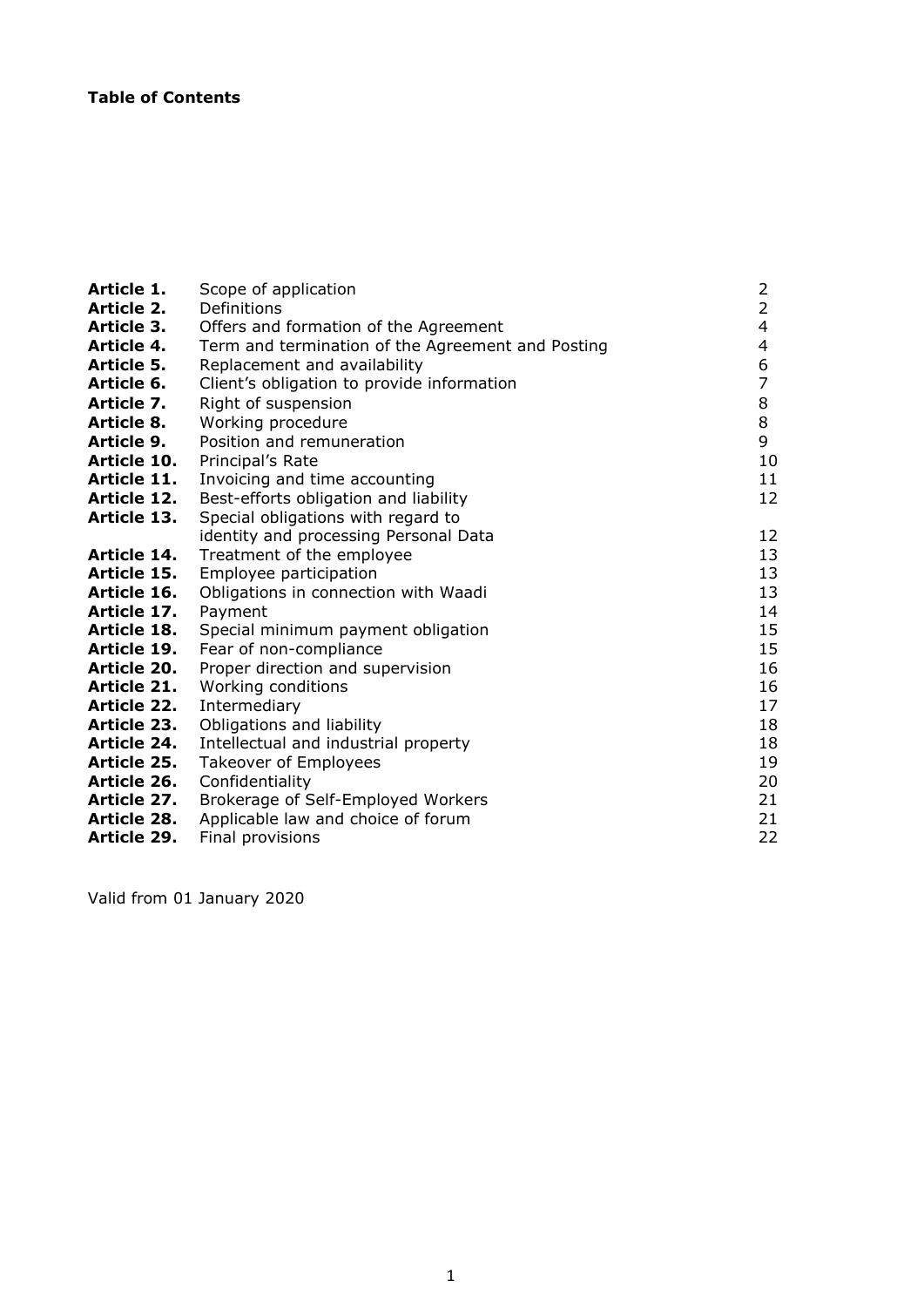# **Article 1. Scope of application**

- 1.1 These General Terms and Conditions apply to all Offers from and Agreements with Wiertz Company or Services provided by Wiertz Company to the Client. These General Terms and Conditions also apply to any further or subsequent Agreements between the Parties. The Client is deemed to have agreed to this.
- 1.2 The Client is obliged to pass its obligations under these General Terms and Conditions, as well as from any Agreements concluded thereunder, to the [Ultimate] Client. This provision must be deemed a perpetual clause. If the Client fails to fulfil this obligation, the Client will be responsible and liable for all possible damage or loss suffered by Wiertz Company as a result of this.
- 1.3 Deviations from these General Terms and Conditions are subject to the express written acceptance of Wiertz Company. In that case, the deviating provisions expressly agreed on in writing prevail. The applicability of any purchase or other general terms and conditions of the Client or [Ultimate] Client is expressly rejected.
- 1.4 If at any one time, one or more provisions of these General Terms and Conditions are partly or fully void or partly or fully voided, the other provisions of these General Terms and Conditions remain in full force. In that case, the Parties will enter into consultation in order to agree on new provisions to replace the void or voided provisions, which are in line with the Parties' intentions when drafting the void or voided provision.
- 1.5 If Wiertz Company does not require strict compliance with these General Terms and Conditions at all times, it will not imply that the provisions detailed therein do not apply, nor that Wiertz Company loses the right to require strict compliance of the provisions of these General Terms and Conditions in other cases.
- 1.6 If Wiertz Company deviates from these General Terms and Conditions in one or more Agreements with the Client, it does not imply that this deviation also applies to previous or subsequent Agreements between the Parties.
- 1.7 Arrangements that deviate from these general terms and conditions are applicable only when agreed on in writing and they apply to the relevant assignment only.
- 1.8 Any purchase or other terms and conditions of the Client do not apply and are expressly rejected by Wiertz Company.
- 1.9 Wiertz Company reserves the right to unilaterally change these General Terms and Conditions. The most recent version of the General Terms and Conditions applies at all times and can be consulted at www.wiertzcompany.com at any time.

# **Article 2. Definitions**

- 2.1 General Terms and Conditions: these general terms and conditions.
- 2.2 Wiertz Company: The private companies with limited liability Wiertz Company B.V., Wiertz Personeelsdiensten, Payroll Nederland, ZUID recruiters, LSB Academie, Grenswerk Backoffice Services and Taxi Payroll Services.
- 2.3 Collective Agreement: the collective agreement applicable to the Agency Work Employment Contract or Payroll Agreement with the Employee.
- 2.4 Services: all services to be provided by Wiertz Company to the Client under an Agreement.
- 2.5 Equal Treatment: the equal treatment of Payroll Workers as referred to in Section 8a of the Placement of Personnel by Intermediaries Act [Waadi], meaning that the employee is entitled to equal treatment with regard to the application of the terms of employment [pay and employee benefits] as applicable at the [Ultimate] Client for employees in paid employment of the [Ultimate] Client in an equal or similar position to the employee, except for pension entitlements.
- 2.6 User Company Remuneration: the remuneration that is in force at the [Ultimate] Client for employees in the employment of the [Ultimate] Client in an equal or similar position as exercised by an Employee, consisting of the following wage elements:
	- 1. Only the applicable periodic wage in the scale;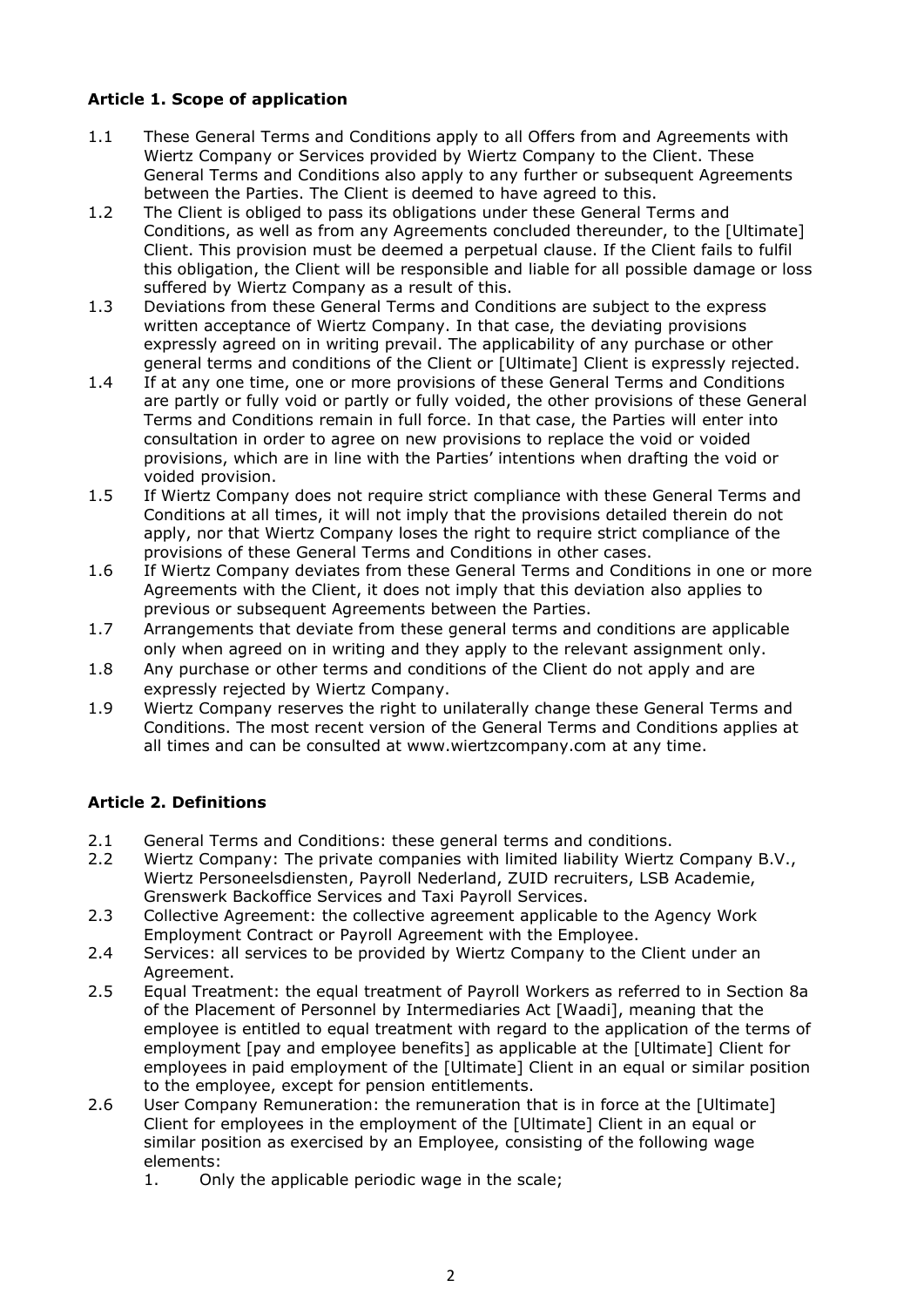- 2. The applicable reduction of working hours per week/month/year/period. This can be compensated in time and/or money, at the discretion of Wiertz Company.
- 3. Allowances for overtime, transferred hours, irregular hours [including public holiday allowance] and shift allowance;
- 4. Initial pay rise, level and time as determined by the Client;
- 5. Expense allowances [to the extent Wiertz Company can pay these free from withholding taxes and premiums: travel expenses, accommodation expenses and other costs required for the performance of one's duties];
- 6. Increments, level and time as determined by the Client.
- 7. Compensation for work under physically demanding circumstances in connection with the nature of the work;
- 8. Compensation for work-related travel hours or travel time.
- 2.7 Agency Clause: the clause in the Agency Work Employment Contract on the basis of which the Posting of the Employee to the Client ends at the Client's request and on the basis of which the Agency Work Employment Contract ends with immediate effect if the Collective Agreement so permits.
- 2.8 Offer: any verbal or written offer from Wiertz Company to the Client.
- 2.9 Client: any natural or legal person who enters or intends to enter into an Agreement with Wiertz Company. In these General Terms and Conditions, Client is also taken to mean the Intermediary and the [Ultimate] Client, insofar as the nature and scope of the provision mean it applies to these [as well].
- 2.10 Parties: the Client and Wiertz Company together.
- 2.11 Intermediary: the natural person or legal entity who enters into an Agreement with Wiertz Company, on the basis of which Wiertz Company allocates or co-allocates and hires employees and posts them to the [Ultimate] Client for performing [temporary and non-exclusive] activities, or who brokers Self-Employed Workers with the [Ultimate] Client.
- 2.12 [Ultimate] Client: the Client where an Employee actually performs work.
- 2.13 Principal's Rate: the rate payable by the Client to Wiertz Company, exclusive of surcharges, reimbursements of costs and VAT. The Principal's Rate is calculated per hour unless stated otherwise.
- 2.14 Contract [for Services]: any agreement, in whatever form, between a Client on the one hand and Wiertz Company on the other, any change or addition thereto, as well as all [legal] acts to prepare and implement that Agreement by Wiertz Company.
- 2.15 Confirmation of Assignment: the confirmation of each specific assignment, including the specific conditions laid down therein. An Agreement is an Agreement between Wiertz Company and the Client and/or the Intermediary.
- 2.16 Posting: the employment of an Employee by Wiertz Company within the framework of an Agreement, to perform work under the direction and supervision of the [Ultimate] Client.
- 2.17 Employee: any natural person who performs work for the [Ultimate] Client on the basis of an Agency Work Employment Contract or a Payroll Agreement. The Employee is an agency worker if temporary and non-exclusive work is performed at the [Ultimate] Client and/or Wiertz Company has allocated or co-allocated the Employee. The Employee is a Payroll Worker in the case of an exclusive Posting and the Employee has been [exclusively] allocated by the [Ultimate] Client.
- 2.18 Agency Worker: the Employee who works on the basis of an Agency Work Employment Contract.
- 2.19 Payroll Worker: the Employee who works on the basis of a Payroll Agreement.
- 2.20 Agency Work Employment Contract: the employment contract in accordance with
- Section 7:690 of the Dutch Civil Code.

2.21 Payroll Agreement: the employment contract in accordance with Section 7:692 of the Dutch Civil Code.

- 2.22 Self-Employed Worker: the self-employed worker without employees who carries out work for the [Ultimate] Client on an independent basis, i.e. not under the direction and supervision of the [Ultimate] Client.
- 2.23 Confidential Information: all information relating to the company and the affairs of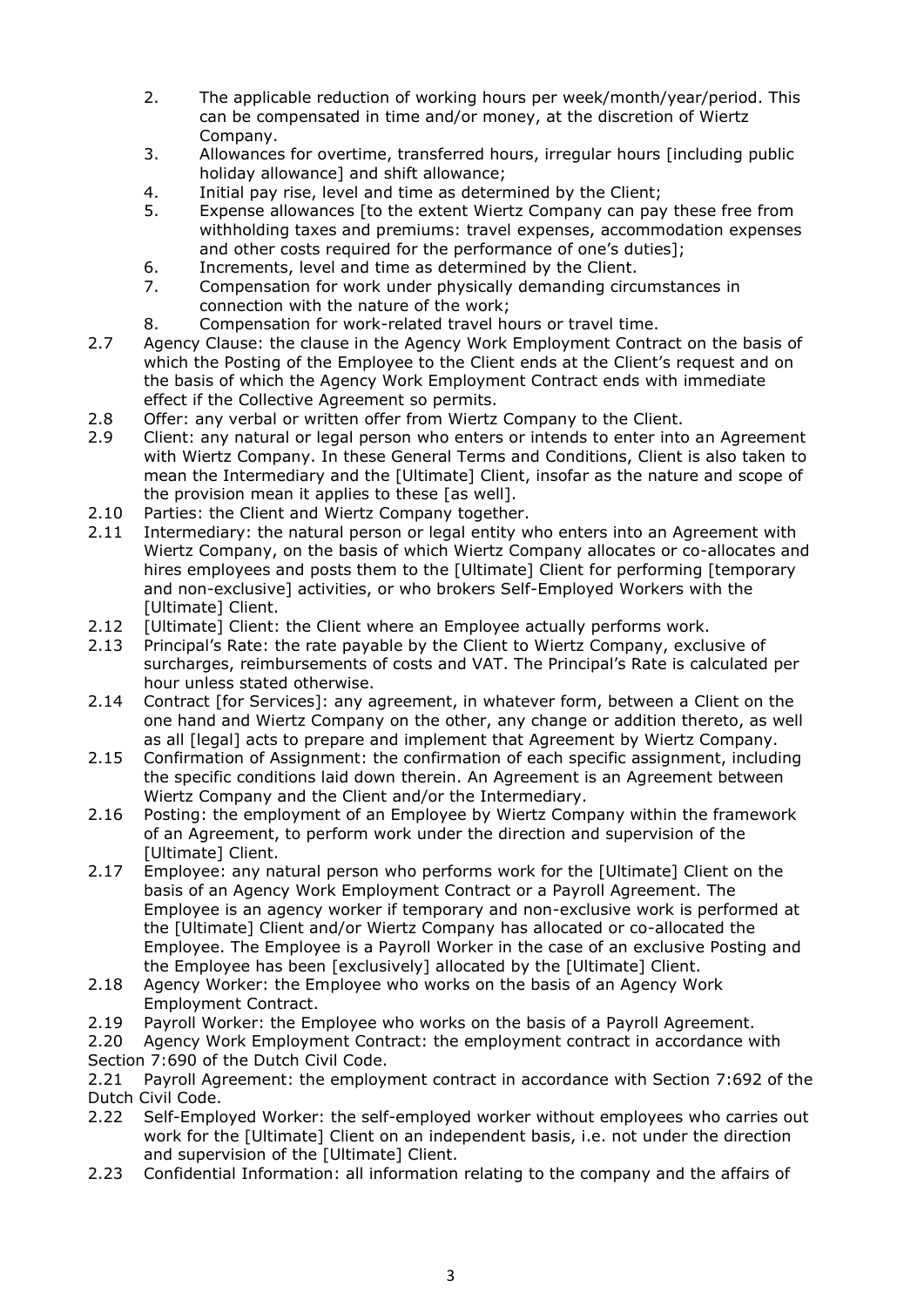one of the Parties and/or its affiliate[s], including information that relates to the identity of the company and the affairs of customers, contacts and Clients, as well as prospective customers, contacts and Clients, and which is considered or could reasonably be considered to be confidential, regardless of whether or not that information is designated as 'confidential'.

- 2.24 Civil Code: The Dutch Civil Code.
- 2.25 Waadi: The Placement of Personnel by Intermediaries Act.
- 2.26 Wav: The Foreign Nationals [Employment] Act.
- 2.27 GDPR: The General Data Protection Regulation and related legislation and regulations.

#### **Article 3. Offers and formation of the Agreement**

- 3.1 All Offers from Wiertz Company are without obligation and can be revoked by Wiertz Company at any time, even if the Offer contains a term for acceptance.
- 3.2 Wiertz Company is not obliged to abide by its Offer, if it is reasonably understandable for the Client that the Offer, or parts thereof, contains an apparent error or mistake.
- 3.3 An Agreement is only formed when the Client accepts the Offer from Wiertz Company in writing or if Wiertz Company provides the Client with a Confirmation of Assignment. If the Client places an assignment/order with Wiertz Company verbally or in writing without it being preceded by an Offer or if the Offer has not [yet] been signed by the Parties, the Agreement will be deemed to have been concluded when the assignment/order has been confirmed by Wiertz Company in writing or when Wiertz Company, at the request of the Client, proceeds to commence with the execution of the assignment/order.

#### **Article 4. Term and termination of the Agreement and Posting**

#### **Assignment**

- 4.1 An Agreement is entered into for a definite or an indefinite period of time. An Agreement for a definite period of time is entered into for:
	- either a fixed-term period;
	- or a measurable period;
	- or a measurable period that does not exceed a fixed-term period.
- 4.2 An Agreement for a definite period of time terminates by operation of law after the expiry of the agreed time or after a predefined objective is reached.

#### End of the assignment

4.3 Premature termination of the Agreement for a definite period of time is not possible, unless otherwise agreed in writing. If an interim termination option has been agreed upon, the notice to terminate must be submitted in writing [i.e. by letter or e-mail], with due observance of a notice period of three months, unless Wiertz Company and the Client agree on a different period in writing.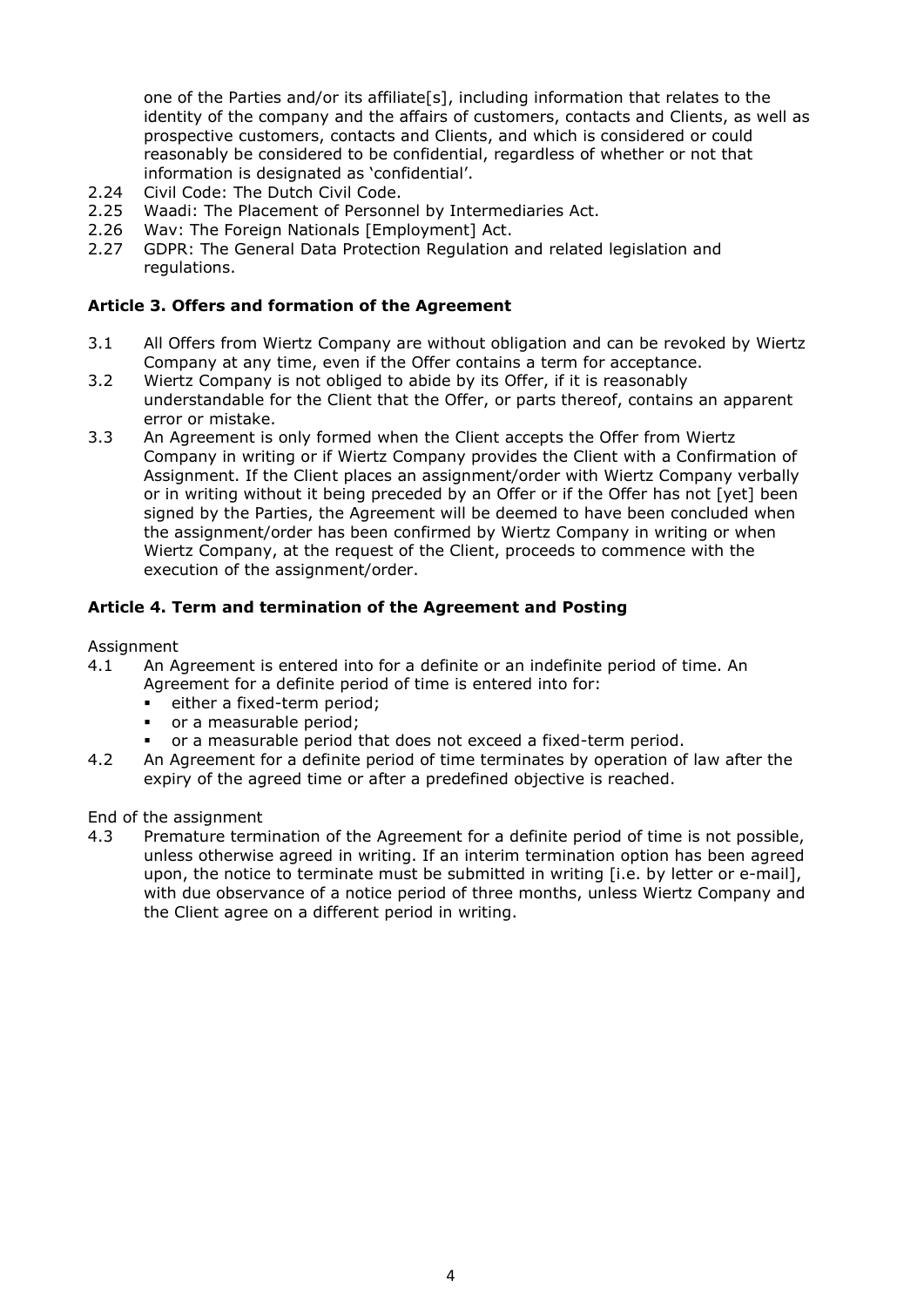- 4.4 An Agreement for an indefinite period of time ends by written notice of termination with due observance of a notice period of three months, unless otherwise agreed. An Agreement can only be terminated if all Agency Work Employment Contracts and/or Payroll Agreements between Wiertz Company and the Employees who are posted to the Client have ended and the Client has fulfilled all obligations under the Confirmations of Assignment and/or the General Terms and Conditions.
- 4.5 Every Agreement can be dissolved by each of the Parties, extrajudicially and with immediate effect, the moment that:
	- the other Party imputably fails to fulfil its obligations arising from these General Terms and Conditions or the Agreement[s] between the parties;
	- the other Party or the [Ultimate] Client ceases its business operations, makes an arrangement with all its creditors, is dissolved, is in the process of being wound up and/or discontinues its activities, or;
	- the other Party or the [Ultimate] Client has been put into liquidation or has applied for a suspension of payments.
- 4.6 If Wiertz Company ends the Agreement[s] on account of one these reasons, the Client's conduct on which the notice of termination is based implies the Client's request to terminate the Posting. The above does not lead to any liability on behalf of Wiertz Company for damage or loss incurred by the Client as a result of that. Any claims brought by Wiertz Company will become immediately due and payable as a result of the dissolution.

End of Posting

- 4.7 The termination of the Agreement equals the termination of the Posting. Termination of the Agreement by the Client means a request made by the Client to Wiertz Company to terminate the current Posting[s] with effect from the date the Agreement has legally ended or with effect from the date the Agreement is legally dissolved.
- 4.8 If Wiertz Company wishes to terminate the Agency Work Employment Contract or Payroll Agreement with the Employee by dissolution through the sub-district judge or by obtaining permission to terminate the Agency Work Employment Contract or Payroll Agreement, as a result of the termination of the Posting, the Client is obliged to fully cooperate with Wiertz Company in this regard. Such cooperation includes but is not limited to the submission of [reports of] performance reviews, necessary financial data to substantiate the termination and insight into the Client's workforce. The Client is further obliged to pay the Principal's Rate until the date that the Agency Work Employment Contract or Payroll Agreement between Wiertz Company and the Employee has legally ended or has been legally dissolved.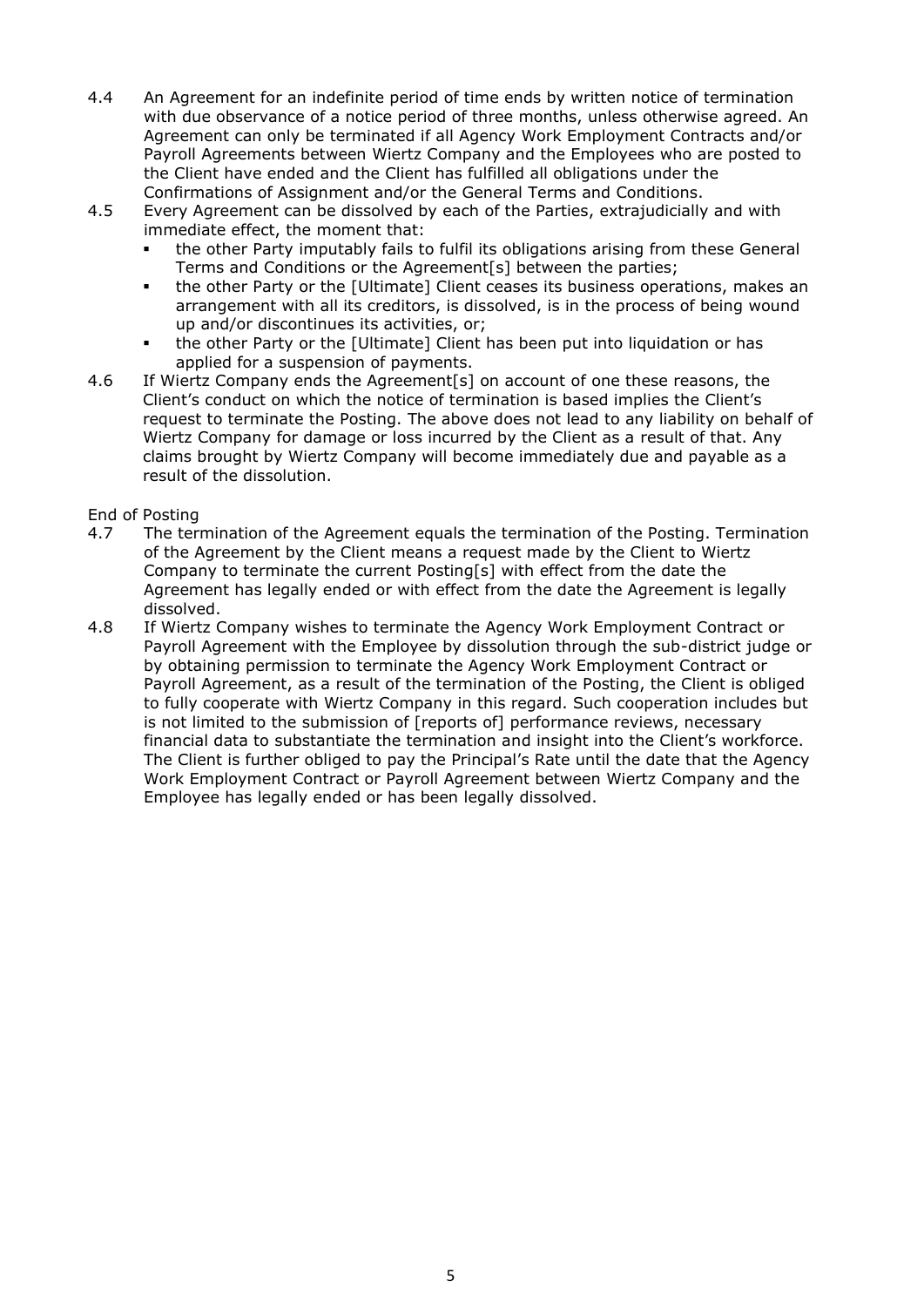- 4.9 The Posting terminates by operation of law if and insofar as Wiertz Company can no longer post the Employee on account of the Employee's Agency Work Employment Contract or Payroll Agreement having ended and this agreement is not continued for the same Client immediately thereafter. In that case, Wiertz Company does not imputably fail towards the Client, nor will Wiertz Company be liable for any damage or loss incurred by the Client as a result.
- 4.10 The termination of an Agreement is without prejudice to any other Agreements between Wiertz Company and the Client.
- 4.11 If the agency clause applies between the agency worker and the employment agency, the agency worker's Posting terminates at the request of the Client the moment that the agency worker announces he is not able to carry out the work on account of incapacity for work. The Client is deemed to have made this request, insofar as required. If asked, the Client will confirm this request to Wiertz Company in writing.
- 4.12 The Posting of an Employee who works on the basis of an Agency Work Employment Contract with Agency Clause can end with immediate effect, at the request of the Client. Other Postings continue to exist until the Agency Work Employment Contract or Payroll Agreement can be legally terminated. In the event of an interim termination, the Client is in any case required to continue to pay the Principal's Rate, as laid down in the Confirmation of Assignment, until the Agency Work Employment Contract or Payroll Agreement between Wiertz Company and the Employee can be legally terminated by Wiertz Company. This will be completed in line with the agreed, usual or average working hours of the Employee.
- 4.13 The Posting terminates by operation of law if and insofar as Wiertz Company can no longer post the Employee on account of the employment contract between Wiertz Company and the Employee having ended and this employment agreement is not continued for the same Client immediately thereafter. In that case, Wiertz Company does not imputably fail towards the Client, nor will Wiertz Company be liable for any damage or loss incurred by the Client as a result. The Client must notify Wiertz Company in good time about the termination or

continuation of the assignment with due observance of Article 8, paragraph 1, in order to enable Wiertz Company to correctly and completely fulfil its obligations with regard to a statutory notice period.

4.14 Wiertz Company may use the services of third parties for the purpose of providing Services to the Client. The Client agrees in advance that Wiertz Company hires third parties for the provision of Services.

# **Article 5. Replacement and availability**

- 5.1 Wiertz Company is entitled to offer a replacement agency worker during the term of the assignment. The Client can reject such a proposal subject to reasonable grounds.
- 5.2 Wiertz Company is at all times entitled to make a proposal to the Client to replace a posted agency worker for another agency worker while continuing the assignment on account of, among other things, the corporate or personnel policy of Wiertz Company, the retention of jobs or compliance with prevailing legislation and regulations, the dismissal guideline for the employment agency industry in particular. The Client can reject such a proposal on reasonable grounds only. The Client will motivate any rejection in writing, if asked.
- 5.3 Wiertz Company does not imputably fail towards the Client and it is not obliged to pay the Client any compensation or costs if Wiertz Company, for whatever reason, cannot [or no longer] post[s] a [replacement] agency worker to the Client, or at least not [or no longer] in the way and scope agreed upon assignment or thereafter.

# **Article 6. Client's obligation to provide information**

6.1 The Client acknowledges that proper execution of the Agreement by Wiertz Company is generally dependent on the correct and timely delivery of documents and data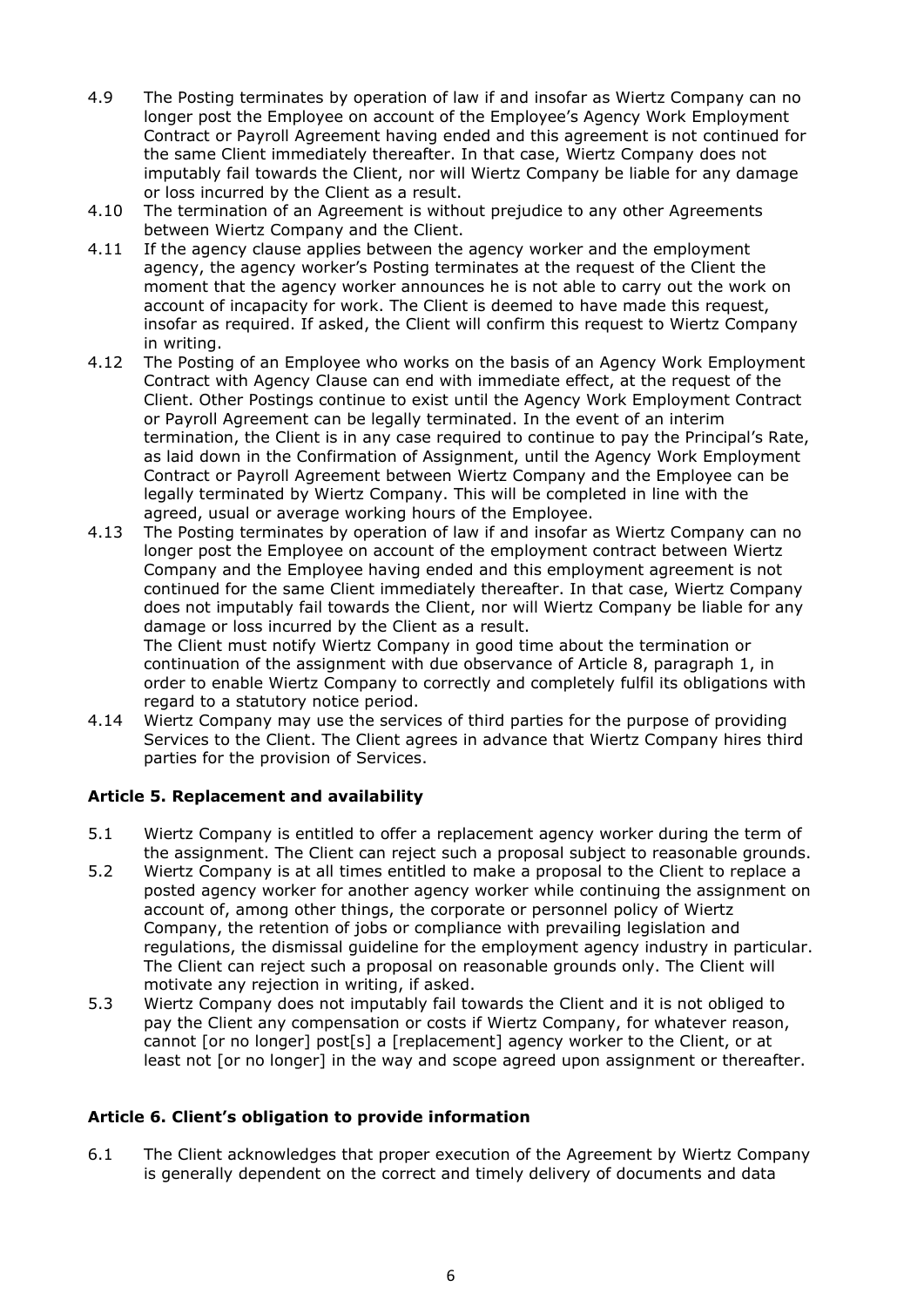from the Client, particularly so with regard to the determination of the User Company Remuneration or Equal Treatment. In order to ensure the execution of the Agreement proceeds on time as much as possible, the Client must timely provide Wiertz Company with everything it needs and the Client must timely perform all acts as required by Wiertz Company for the execution of the Agreement, or provide everything in respect of which the Client should reasonably understand that they are necessary for the execution of the Agreement, including but explicitly not limited to all information that may affect the Services.

- 6.2 Wiertz Company applies a procedure for determining the User Company Remuneration or Equal Treatment with regard to Employees. The Client is obliged to fully cooperate with the applicable procedure.
- 6.3 In the event that there are no equal or similar positions at the [Ultimate] Client, the User Company Remuneration or Equal Treatment is based on the fictitious situation that the employees are to be employed by the [Ultimate] Client, or a decision is made in line with the terms of employment applicable in the profession or industry of the [Ultimate] Client.
- 6.4 When entering into the Agreement, the Client must notify Wiertz Company of any company closures and collective statutory days off during the term of the Agreement, so that Wiertz Company can incorporate this in the Agency Work Employment Contract or Payroll Agreement with the Employee, if possible. If the intention to decide on company closure and/or collective statutory days off is announced after the Agreement is entered into, the Client has to notify Wiertz Company immediately after the announcement thereof. If the Client fails to notify Wiertz Company in time, the Client, for the duration of the company closure, is obliged to pay Wiertz Company the full Principal's Rate for the number of hours and overtime per period applicable or customary by virtue of the Agreement and the General Terms and Conditions.
- 6.5 The Client is responsible for the correctness, completeness, reliability, soundness and legality of the acts performed and data/information provided by or on its behalf to Wiertz Company. The Client further guarantees that it has provided all necessary information or performed all necessary acts within the meaning of paragraph 1 of this article for the formation and execution of the Agreement. In the event that the Client does not provide Wiertz Company with the required data/information, or if it provides information that is incomplete, inaccurate or incorrect, as referred to in this article, the Client will be fully liable for all ensuing damage or loss incurred by it or third parties and the Client fully indemnifies Wiertz Company for this.
- 6.6 The Client must notify Wiertz Company promptly and immediately upon becoming aware of the extent of changes to the User Company Remuneration or Equal Treatment.
- 6.7 The implementation of the Agreement does not commence until after the Client has met the aforesaid obligation to provide information and/or obligation to deliver. If the information required for the implementation of the Agreement has not been provided to Wiertz Company in time, or if the necessary acts have not been performed in time, Wiertz Company has the right to suspend the implementation of the Agreement until all information has been provided or supplied by the Client, or Wiertz Company has the right to perform acts [arrange for acts to be performed] to ensure that Wiertz Company has everything it needs as stated above for the implementation of the Agreement, in which the costs to be incurred by Wiertz Company are for the expense and risk of the Client.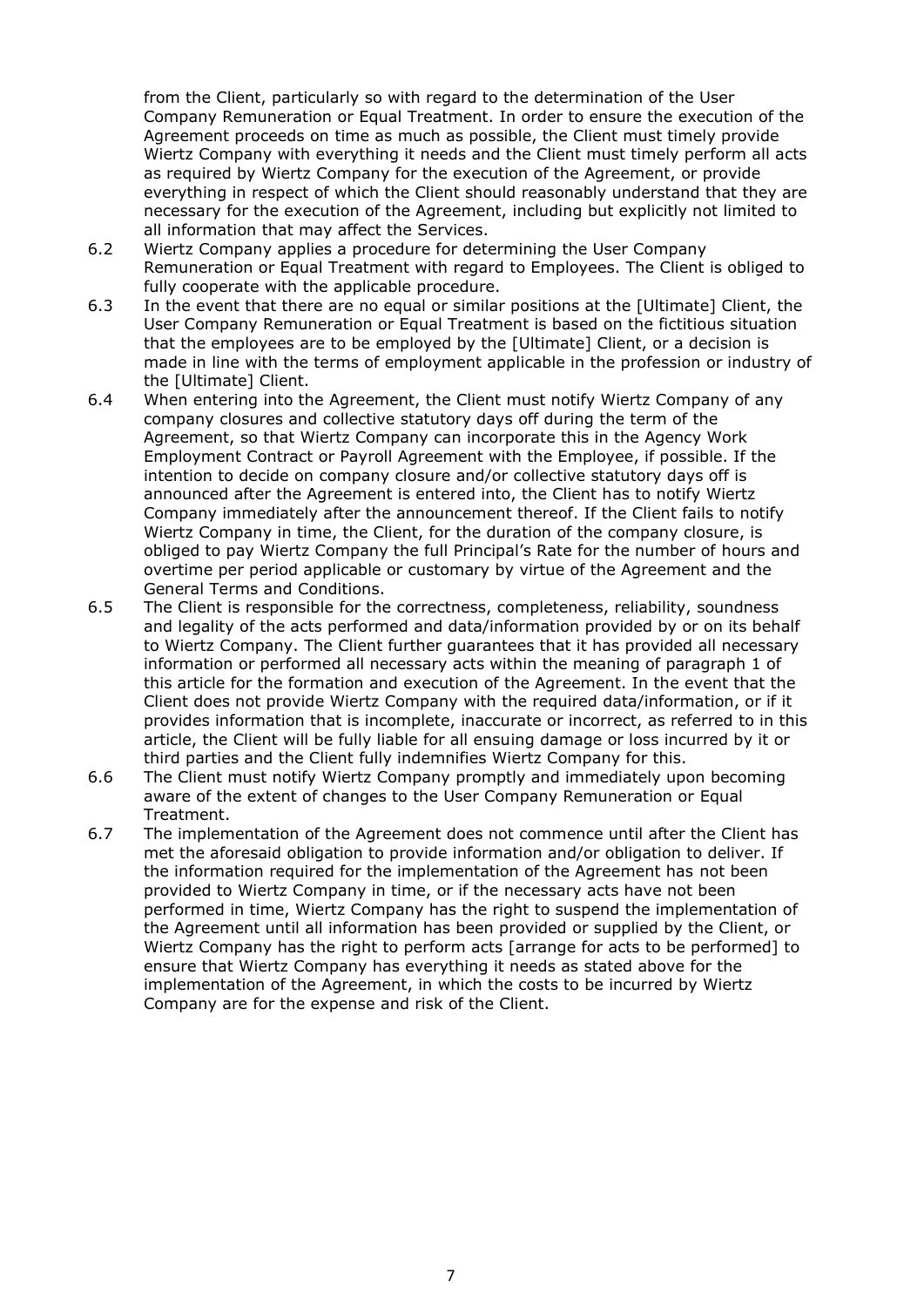6.8 If the Agreement can no longer be executed within the agreed period, because the information required for the implementation of the Agreement has not been provided to Wiertz Company in time, Wiertz Company has the right to dissolve the Agreement extrajudicially and with immediate effect, without the obligation to compensate any damage or loss suffered on the part of the Client. The extra hours and/or extra costs incurred by Wiertz Company, as well as other damage or loss suffered by Wiertz Company on account of the Client failing to comply with the obligation to provide information as specified in this article will be payable by the Client at the then usual rates.

# **Article 7. Right of suspension**

- 7.1 The Client is not entitled to partly or wholly suspend the employment of the Employee, unless in the case of force majeure within the meaning of Section 6:75 of the Dutch Civil Code.
- 7.2 In deviation from paragraph 1 of this article, suspension *is* possible if:
	- 1. this is agreed in writing and the duration has been confirmed; and
	- 2. The Client demonstrates that no work is available for the time being or that the Employee cannot be employed;
	- 3. Wiertz Company can successfully invoke exemption of the obligation to continue to pay the wages of the Employee by virtue of the Collective Agreement.

The Client does not owe the Principal's Rate for the duration of the suspension.

7.3 If the Client is not entitled to temporarily postpone the employment, yet the Client temporarily does not have work for the agency worker or is unable to employ the agency worker, the Client, for the duration of the assignment, is obliged to pay Wiertz Company the full Principal's Rate for the number of hours and overtime per period [week, month, etc.] most recently applicable or customary by virtue of the assignment.

# **Article 8. Working procedure**

- 8.1 Prior to the commencement of the assignment, the Client provides Wiertz Company with the information necessary for the Posting, including an accurate description of the job, job requirements, working hours and times, the work, the work location, working conditions and the anticipated duration of the assignment.
- 8.2 Wiertz Company, on the basis of the information provided by the Client and the qualities, knowledge and skills which [prospective] agency workers eligible for Posting must have according to Wiertz Company, determines which [prospective] agency workers it will put forward for the Client for the execution of the assignment. The Client is entitled to reject the proposed [prospective] agency worker, as a result of which the Posting of the proposed [prospective] agency worker will not go ahead.
- 8.3 The Agency Workers are recruited and selected by Wiertz Company [in conjunction with the Intermediary or otherwise] on the basis of their qualities and skills on the one hand and, on the other, the job requirements set by the [Ultimate] Client. The [Ultimate] Client cannot stipulate requirements that are irrelevant to the position and which [may] result in direct or indirect discrimination in relation to, for instance, race, religion, gender and/or disability. Wiertz Company will not honour such requirements in any case, unless they are made within the framework of a target group policy that is permitted by law in order to promote equal employment participation.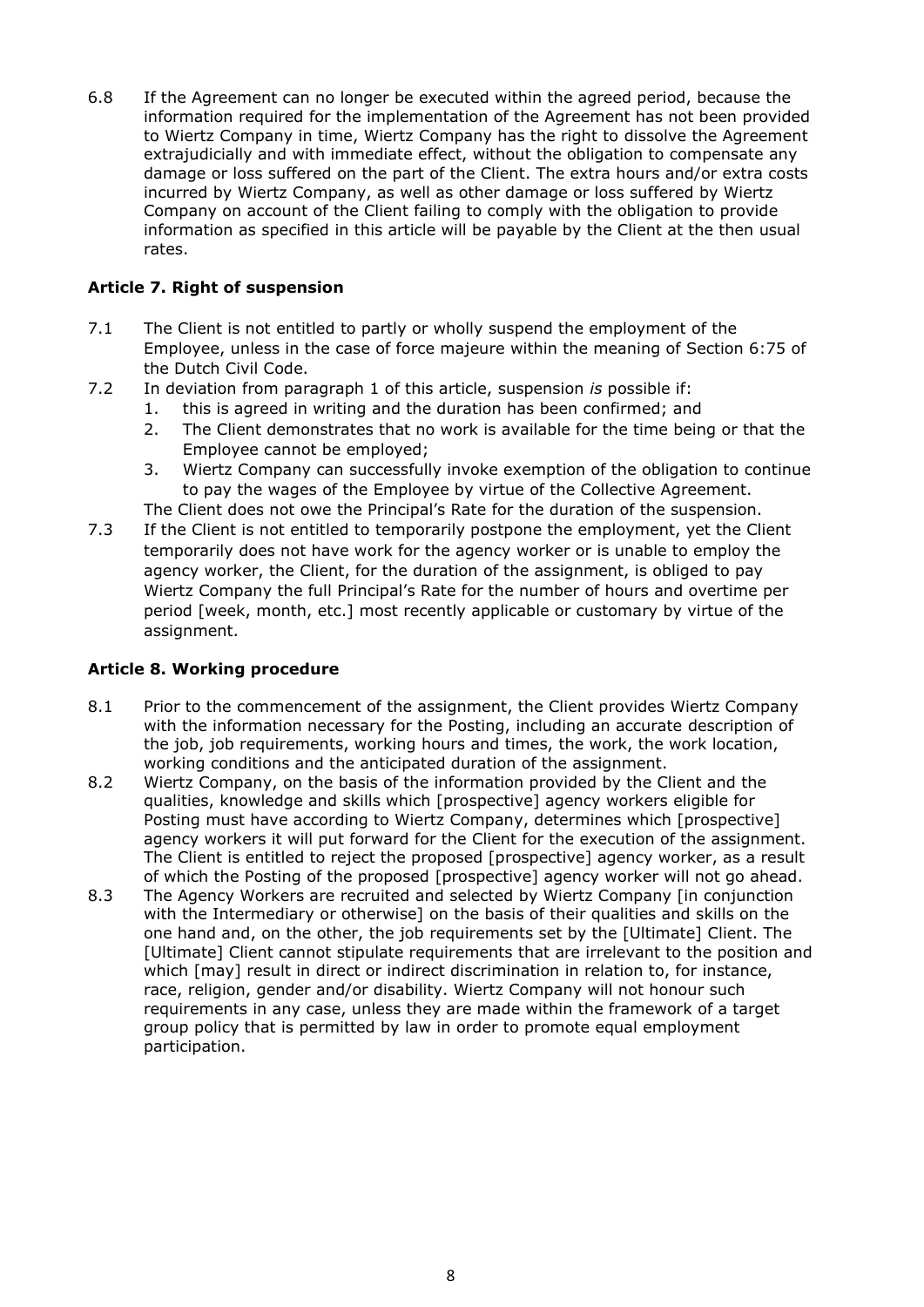- 8.4 The Payroll Worker is recruited and selected by the [Ultimate] Client. With regard to the Payroll Worker, Wiertz Company does not accept any responsibility or liability for the allocation of the Employee.
- 8.5 Wiertz Company does not imputably fail towards the [Ultimate] Client and it is not obliged to pay the [Ultimate] Client any compensation or costs if Wiertz Company, for whatever reason, cannot [or no longer] post[s] a [replacement] Employee to the Client, or at least not [or no longer] in the way and scope agreed on under the Agreement or thereafter.
- 8.6 Wiertz Company is not liable for damage or loss as a result of deployment of workers who appear to fall short of the requirements set by the Client, unless the Client submits a written complaint to Wiertz Company within a reasonable period after the commencement of the Posting, supported by evidence that there was intent or deliberate recklessness on the part of Wiertz Company.

# **Article 9. Position and remuneration**

- 9.1 Prior to the commencement of the Agreement and/or the Posting, the Client must provide to Wiertz Company the description of the job to be performed by the Employee, as well as all information about all elements of the User Company Remuneration or Equal Treatment [as regards level and time: only insofar as known at that moment], to the extent that this had not already been provided by the Client on the basis of the preceding articles.
- 9.2 The User Company Remuneration or Equal Treatment of the Employee must be determined in accordance with the terms of employment applicable at the [Ultimate] Client for employees in paid employment in an equal or similar position at said Client, that can arise from legislation and regulations, an applicable Collective Agreement and/or terms and conditions of employment. The Client is obliged to immediately notify Wiertz Company in writing of any relevant change with regard to this User Company Remuneration or Equal Treatment. The Client fully indemnifies Wiertz Company for non-compliance with this obligation to provide information.
- 9.3 The Employee's remuneration, including any allowances and reimbursement of costs, is stipulated in accordance with the Collective Agreement [including the provisions relating to the User Company Remuneration] and the applicable legislation and regulations, all this on the basis of the job description provided by the Client.
- 9.4 If at any time, it emerges that this job description and corresponding pay classification do not correspond with the position actually fulfilled by the Employee, the Client must immediately provide Wiertz Company with the correct job description and corresponding pay classification. The Employee's remuneration will be reassessed on the basis of the new job description. The job description and/or pay classification can be adjusted during the assignment, provided the Employee reasonably qualifies for that adjustment, invoking legislation and regulations and/or the Collective Agreement. If the adjustment leads to a higher remuneration, Wiertz Company will be entitled to correct the Employee's remuneration *and* the Principal's Rate accordingly. The Client owes this corrected rate to Wiertz Company from the moment that the Employee is entitled to the higher remuneration by virtue of legislation and regulations and/or the Collective Agreement.
- 9.5 The Client must notify Wiertz Company promptly and immediately upon becoming aware of the extent of the changes to the User Company Remuneration and initial pay rises. This paragraph does not apply if and as long as the agency worker is rewarded in accordance with the Collective Agreement remuneration for the allocation group.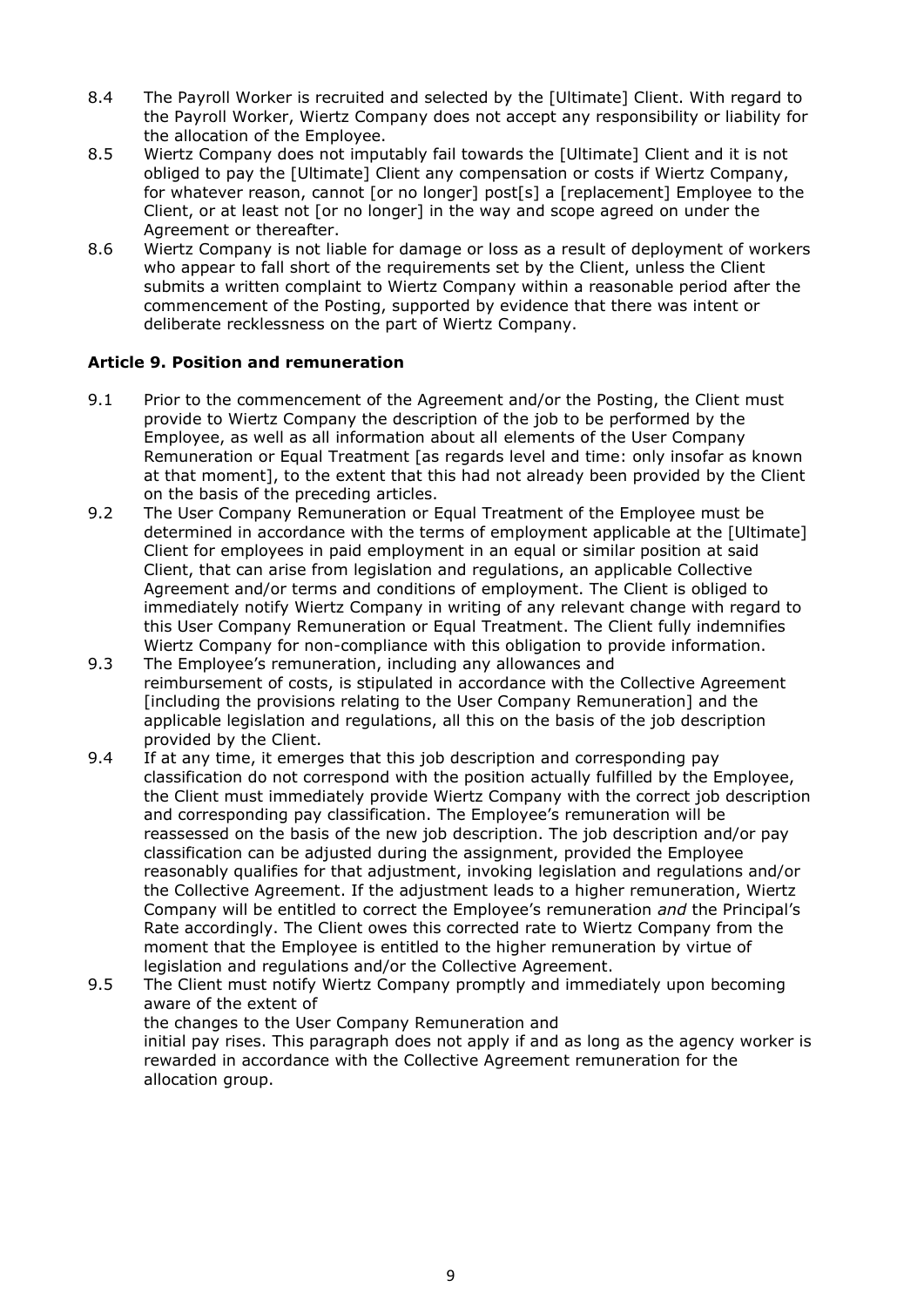- 9.6 If and insofar as a reward is determined for the Employee as a result of nonclassification, the Client must notify Wiertz Company promptly and immediately upon becoming aware of a change in the Client's job classification system as a result of which the Employee's positions can still be or should have been classified in the Client's job classification system. In that case, the remuneration and the Principal's Rate will be adiusted in accordance with paragraph 4 of this article.
- 9.7 The Principal's Rate may be adjusted during the term of the Agreement if the Employee's remuneration changes as a result of any change in the User Company Remuneration or Equal Treatment. The Client owes Wiertz Company this adjusted Principal's Rate from the moment of change.
- 9.8 Reimbursements and allowances such as those for overtime, travel hours/time, physically demanding circumstances, working in shifts or working irregular hours, at special times or days [including public holidays], transferred hours and/or stand-by or on-call duty are rewarded in accordance with the Collective Agreement and/or other applicable terms and conditions of employment and are charged to the Client.
- 9.9 The working hours and times of the Employee at the Client are laid down in the assignment or otherwise agreed. The Employee's working hours and times and work and rest periods are equal to the usual hours and times as applicable at the Client, unless otherwise agreed. The Client guarantees that the Employee's working hours and work and rest periods comply with the legal requirements. The Client ensures that the Employee does not exceed the working hours and agreed times permissible by law.

9.10 The Employee's holiday and leave entitlements are regulated in accordance with the law and the Collective Agreement.

# **Article 10. Principal's Rate**

- 10.1 The fee payable by the Client to Wiertz Company is calculated by multiplying the agreed Principal's Rate by the hours worked by the Employee or [if this is higher] is calculated on the basis of the hours which Wiertz Company is entitled to under the Agreement and/or the General Terms and Conditions. The Principal's Rate is further multiplied by the allowances and increased by the reimbursements of costs claimable by the Employee. VAT will be charged on the total fee to be paid by the Client to Wiertz Company.
- 10.2 The fee to be paid by the Client to Wiertz Company is increased by the transition payment payable to the Employee and/or compensation for a failure to observe the [full] notice period, insofar as the Employee can claim this pursuant to the provisions of Section 7:673 and 7:668 of the Dutch Civil Code. Wiertz Company will charge on these fees and payments to the relevant Client, employer's contributions, as is, unless explicitly agreed otherwise in writing.
- 10.3 Wiertz Company is, in any case, entitled to adjust the Principal's Rate during the term of the Agreement if the Employee's costs rise:
	- as a result of a change in the terms of employment [pay and employee benefits] that are in force at the [Ultimate] Client;
	- as a result of changes to or by virtue of legislation and regulations, including changes to or by virtue of social and tax legislation, the Collective Agreement or any other binding regulation;
	- **EX as a result of a [periodic] pay rise and/or a [non-recurring] statutory payment** arising from the Collective Agreement and/or terms of employment [pay and employee benefits] in force at the [Ultimate] Client.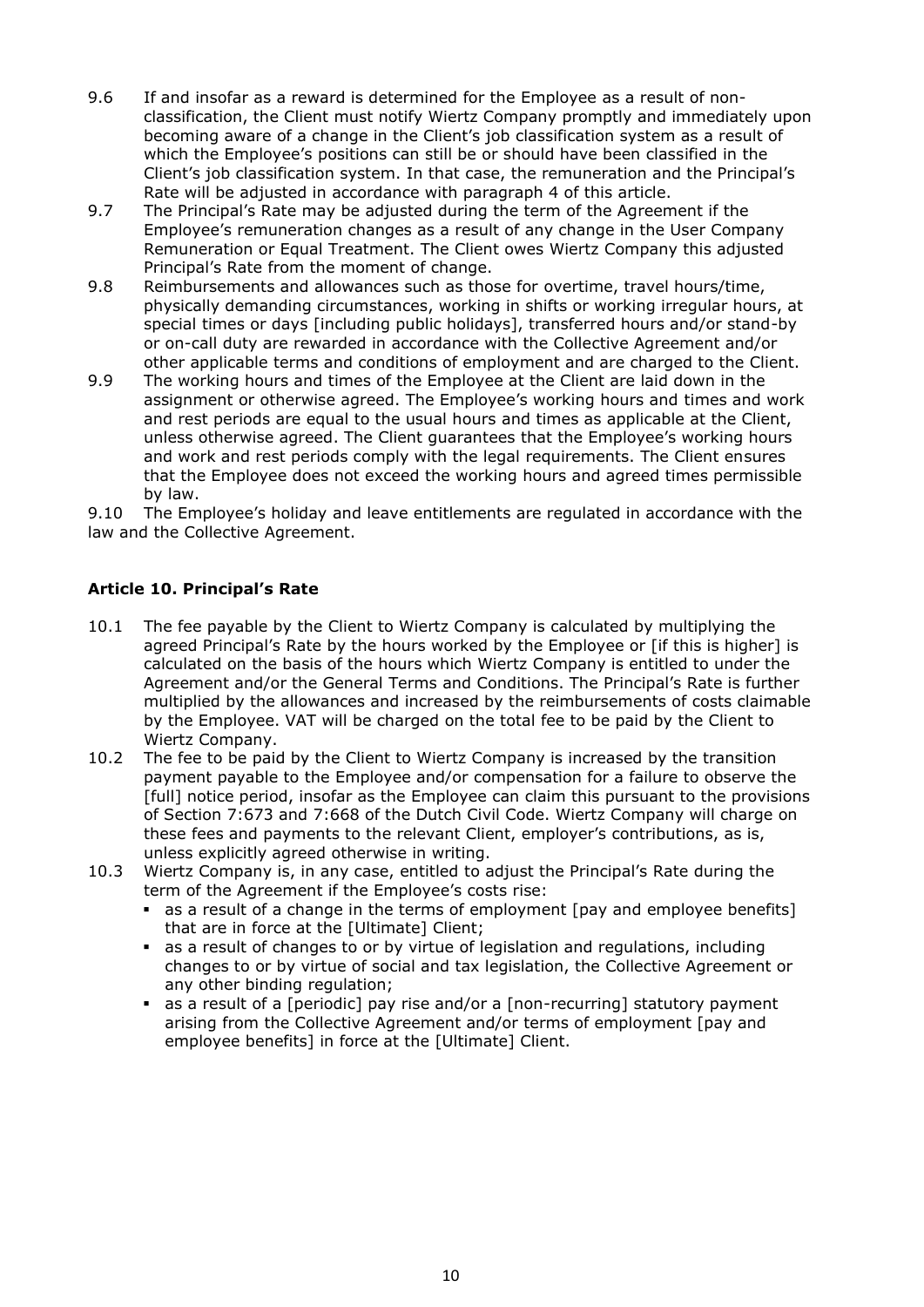- 10.4 If the Client does not agree with payment of the adjusted Principal's Rate, it implies the Client's request to terminate the Posting. The Posting, however, does not end until the Employee's Agency Work Employment Contract or Payroll Agreement can be legally terminated. The Client owes the Principal's Rate until the date of termination of the Agency Work Employment Contract or Payroll Agreement.
- 10.5 Wiertz Company will notify the Client of any changes to the Principal's Rate as soon as possible and it will confirm this to the Client in writing.
- 10.6 If the User Company Remuneration and/or the Equal Treatment have been set too low or incorrectly due to any act that can be attributed to the Client, Wiertz Company will be entitled to correct this with retrospective effect and to adjust and charge the Principal's Rate accordingly with retrospective effect. Wiertz Company may also charge the Client for the amount which the Client has underpaid plus costs incurred by Wiertz Company as a result, to be increased by the statutory commercial interest rate.
- 10.7 A separate Principal's Rate will be agreed for Services provided by Wiertz Company, other than the Posting of Employees or the brokering of Self-Employed Workers. The Services that Wiertz Company provides to the Client will be confirmed in the Confirmation of Assignment, which also confirms the Principal's Rate.

# **Article 11. Invoicing and time accounting**

- 11.1 Invoicing will be based on the time accounting method agreed on with the Client with due observance of these general terms and conditions, assignments and/or other agreements.
- 11.2 If no time accounting method has been agreed on, time will be accounted for by means of expense claim forms which have been approved by the Client in writing. The Client and Wiertz Company may agree that time may be accounted for by means of a time registration system, an electronic and/or automated system or by means of overviews drawn up by or on behalf of the Client.
- 11.3 The Client is responsible for producing correct and complete time accounting records and is obliged to ensure that the Employee's details included therein are correct and truthful, including the Employee's name, the number of hours worked, overtime, irregular hours and the other hours for which the Principal's Rate is due pursuant to the Agreement and the General Terms and Conditions, as well as any allowances and any actual costs incurred.
- 11.4 If the Client provides the time accounting records, it must ensure that Wiertz Company has received the records no later than on Tuesday following the week worked by the Employee [and that the hourly time sheets have been signed by the [Ultimate] Client]. The [Ultimate] Client is responsible for the manner in which the time accounting records are submitted to Wiertz Company.
- 11.5 Before the [Ultimate] Client submits the time accounting records, it must give the Employee the opportunity to check the records. If and insofar as the Employee disputes the time accounting records, Wiertz Company will be entitled to determine the hours and costs in accordance with the information provided by the Employee, unless the Client can demonstrate that the data provided by him are correct. The Client, at the request of Wiertz Company, will provide insight into the original time registrations of the Client and provide copies thereof.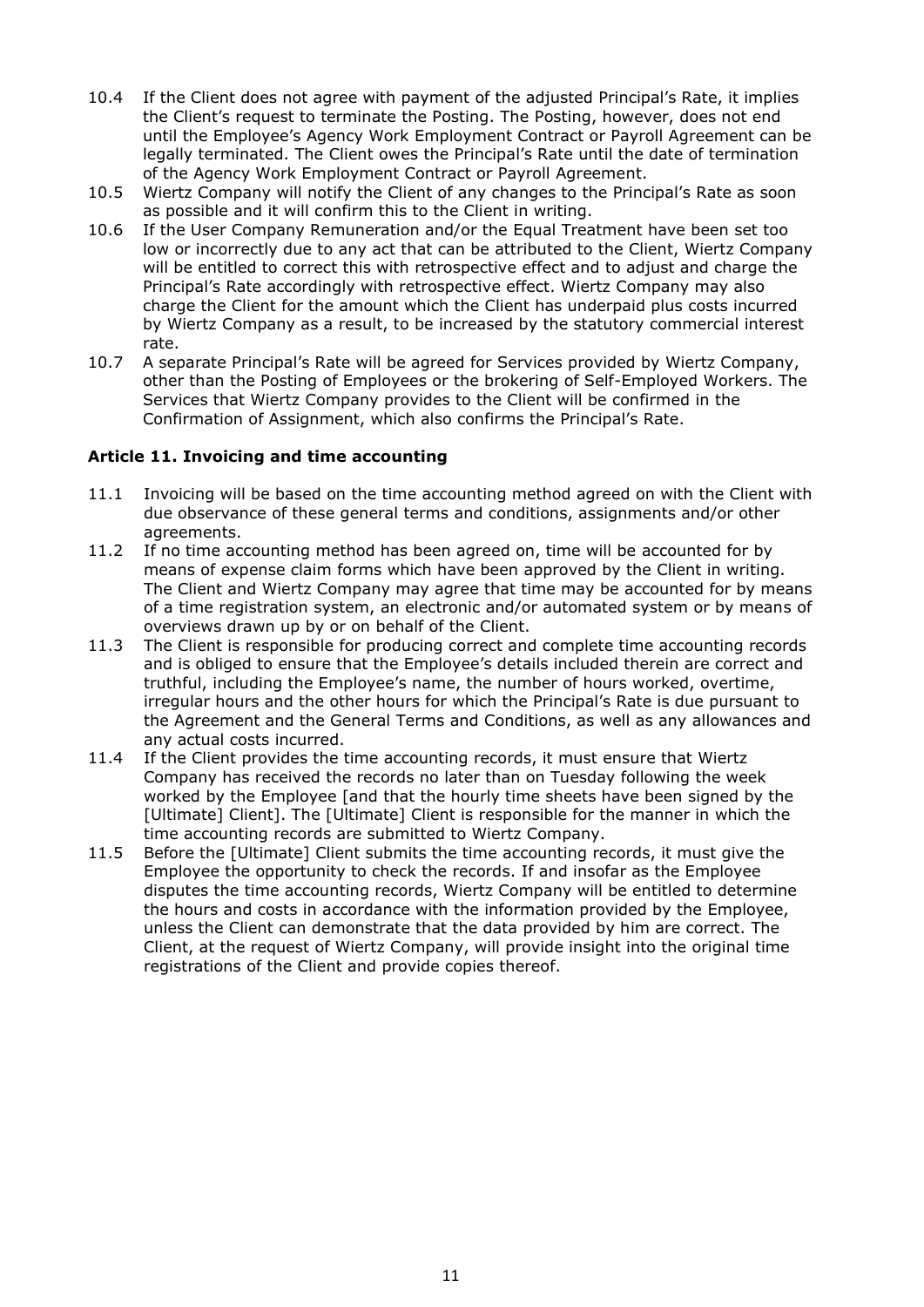11.6 If time is accounted for by means of expense claim forms to be submitted by the Employee, the [Ultimate] Client will retain a copy of the expense claim form. In the event of a discrepancy between the expense claim form submitted by the Employee to Wiertz Company and the copy retained by the [Ultimate] Client, or in the event of non-compliance with the obligations of the [Ultimate] Client referred to in this article, the expense claim form submitted by the Employee to Wiertz Company for settlement will serve as full proof, unless the [Ultimate] Client produces evidence to the contrary.

### **Article 12. Best-efforts obligation and liability of Wiertz Company**

12.1 Wiertz Company is obliged to make every effort to execute the assignment properly . If and insofar as Wiertz Company fails to fulfil this obligation, it will be obliged to compensate any direct damage or loss arising from it and incurred by the Client, provided the Client submits a written complaint to Wiertz Company within the shortest possible term, yet no later than three months after this damage or loss has arisen or become known, demonstrating that the damage or loss was the direct result of an attributable failure on the part of Wiertz Company.

#### **Article 13. Special obligations with regard to identity and processing Personal data**

- 13.1 The Client to whom an Employee is posted by Wiertz Company verifies and establishes the identity of the Employee in accordance with the applicable legislation and regulations including but not limited to the Foreign Nationals [Employment] Act [Wav], the Wages and Salaries Tax Act and the Compulsory Identification Act. The Client must also comply with the requirement to keep records and with the retention obligations it is subject to in this connection.
- 13.2 With regard to foreign nationals, the Client expressly declares that it is familiar with the Foreign Nationals [Employment] Act [Wav], including the requirement that the Client, upon the commencement of the work by a foreign national, must receive from the foreign national a copy of the document referred to in Section 1, subsections 1 to 3 of the Compulsory Identification Act. The Client is responsible for a thorough check of this document and, on the basis of that, it will establish the foreign national's identity and include a copy of the document in its records. Wiertz Company cannot be held responsible and/or liable for any fines imposed on the Client within the framework of the Foreign Nationals [Employment] Act [Wav].
- 13.3 The Client expressly declares to be familiar with the applicable legislation and regulations regarding the processing of personal data. Wiertz Company and the Client will enable each other to comply with the aforesaid legislation. The Client will, in any case, only use the personal data obtained through Wiertz Company for the purpose for which they were obtained, it will not keep them for longer than permitted by legislation and regulations and it will ensure the adequate security of these personal data.
- 13.4 Wiertz Company is not liable for any damage or loss suffered by the [Ultimate] Client as a result of negligence of the [Ultimate] Client to identify the Employee. The [Ultimate] Client fully indemnifies Wiertz Company for all damage or loss resulting from incorrect identification, unless this damage or loss is due to intentional or deliberate recklessness on the part of Wiertz Company.
- 13.5 Depending on the responsibilities and working method, the parties will make arrangements in accordance with the GDPR in respect of data breaches, the rights of data subjects and retention periods, among other things. If the Parties are joint controllers, they will make further arrangements in respect of data subjects exercising their rights and the duty of disclosure, among other things. These arrangements are laid down in mutual regulations.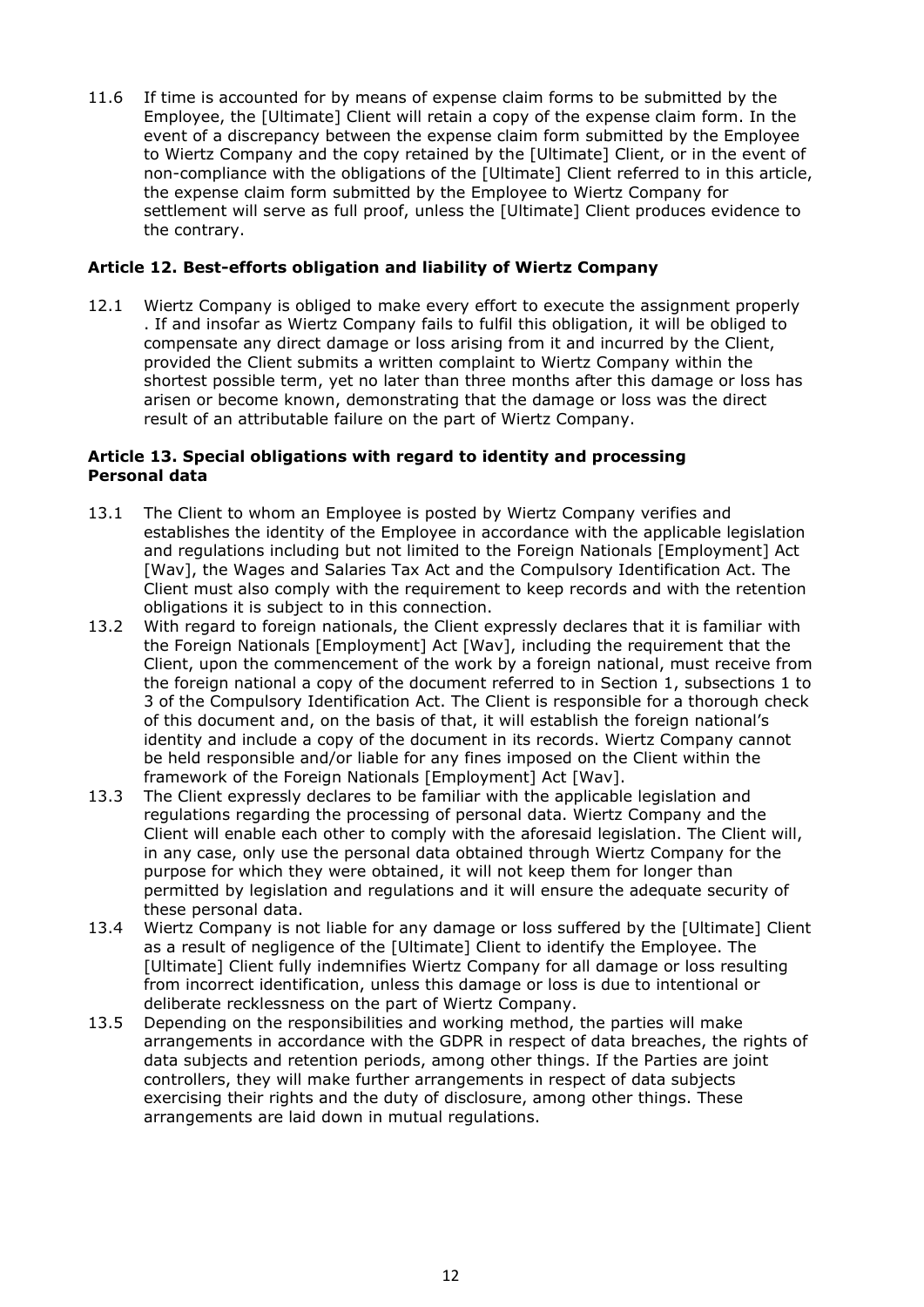- 13.6 The [Ultimate] Client is responsible for ensuring it only provides or collects personal data to or from Wiertz Company if and insofar as the Client is entitled to do so by virtue of the GDPR.
- 13.7 The [Ultimate] Client indemnifies Wiertz Company against all claims brought against Wiertz Company by candidates, Employees or other third parties in connection with the [Ultimate] Client violating the GDPR and it will compensate any associated costs incurred by Wiertz Company as a result.

# **Article 14. Treatment of the employee**

14.1 Client and Wiertz Company must refrain from making a prohibited distinction on the basis of

religion, personal beliefs, political affiliation, gender, race, nationality, heterosexual or homosexual orientation, marital status, disability, chronic illness, age or any other reason.

The Client and Wiertz Company will only set requirements relevant to the position or take these into account when issuing or executing the assignment and during the selection and treatment of Employees.

- 14.2 The Client is familiar with the Whistleblower Act and guarantees that the Employee has access to the whistleblower scheme in the same way as its own staff does, provided the Client operates such a scheme or is eligible for it.
- 14.3 If the Client operates a complaints procedure with regard to the treatment of employees, it guarantees that the Employee will have access to this complaint's procedure in the same way as its own staff does. This only concerns complaints that do not concern the employment practices of Wiertz Company. All this insofar as that there are no other legal obligations.

#### **Article 15. Employee participation**

- 15.1 The Client is obliged to enable the Employee who is a member of the works council of Wiertz Company or of the works council of the Client to exercise these participation rights in accordance with legislation and regulations.
- 15.2 If the Employee participates in the decision-making process of the Client, the Client must also pay the Principal's Rate for working hours during which the Employee performs work or follows training in respect of that participatory decisionmaking.
- 15.3 The Client declares that it is aware of its obligations to provide information under the Works Councils Act [hereinafter referred to as WOR] concerning the [expected] deployment of agency workers in its company. If and insofar as the Client wants to use the information provided or to be provided by Wiertz Company as the basis for these obligations to provide information, the provision of that information will not exceed the obligations under the Works Council Act.

#### **Article 16. Obligations in connection with the Placement of Personnel by Intermediaries Act**

16.1 The Client explicitly declares that it is familiar with Section 8b of the Placement of Personnel by Intermediaries Act and it ensures that Employees will have access to the corporate facilities or services in its company, particularly canteens, childcare and transport facilities in the same way as the employees who are employed by its company in equal or similar positions, unless the difference in treatment is justified for objective reasons.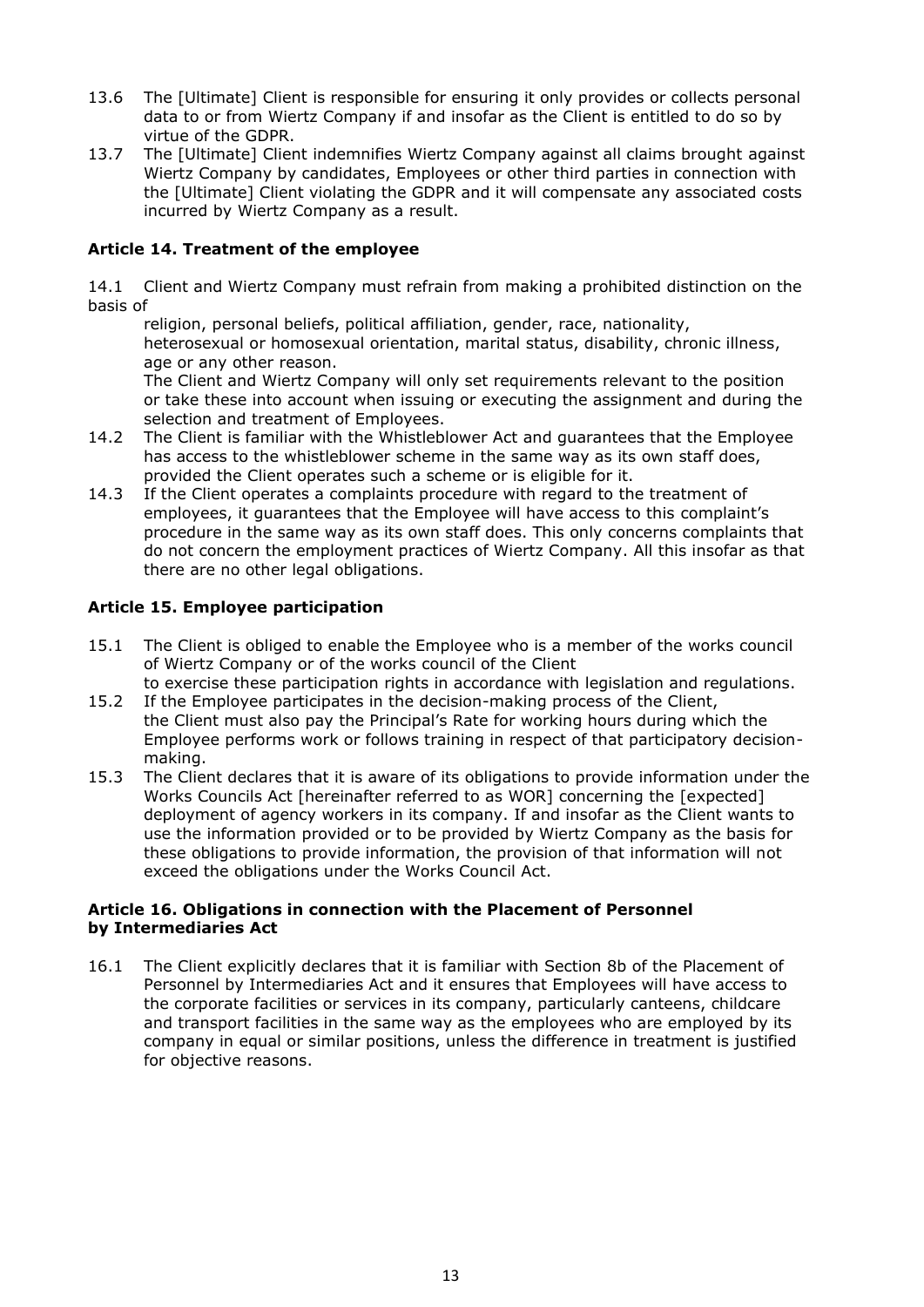16.2 The Client explicitly declares to be familiar with Section 8c of the Placement of Personnel by Intermediaries Act and ensures that any vacancies that arise at its company are announced to the Employee promptly and clearly so that the latter enjoys the same chances of a permanent employment contract as the employees of that company.

16.3 The Client expressly declares that it is familiar with Section 10 of the Placement of Personnel

by Intermediaries Act. Wiertz Company is not permitted to post employees to the Client or in the part of the Client's company which is the subject of a strike, lock-out or factory occupation. The Client must timely and completely notify Wiertz Company about the intention, start, continuation or end of collective actions organised by the trade unions or otherwise [wildcat] including but not limited to work strikes, lock-outs or factory occupations.

In the performance of its supervision and direction over the Employee, the Client will explicitly refrain from issuing any instructions to the Employee that will cause Section 10 of the Placement of Personnel by Intermediaries Act [Waadi] to be violated, including but not limited to having agency workers perform work that is normally carried out by employees who are currently participating in the collective actions.

16.4 The Client expressly declares that it is familiar with Section 12 of the Placement of Personnel

by Intermediaries Act. The Client, before the start of the Posting and,

if necessary, thereafter, must provide information to Wiertz Company on the terms of employment,

either in writing or electronically, and do so timely and completely

# **Article 17. Payment**

.

- 17.1 The Client is at all times obliged to pay every invoice submitted by Wiertz Company within fourteen calendar days after the invoice date. If an invoice is not paid within this period, the Client will be in default by operation of law without a notice of default being required and owe default interest of 1% per month, in which part of a month will be counted as a full month and without prejudice to the Client's legal entitlement to payment of interest or other legal claims. The Client is not entitled to set off the invoice amount against any alleged counter-claim, justified or otherwise and irrespective of whether the Client accepts or disputes that the amount is owed. The Client is not entitled to suspend its payment obligation.
- 17.2 Only payments to Wiertz Company or to a third party designated by Wiertz Company in writing will result in a discharge from all obligations. Payments to Employees or the provision of advances to Employees are non-binding and can never constitute grounds for debt discharge, debt takeover or set-off.
- 17.3 The [carbon] copy of the invoice sent by Wiertz Company and in the possession of the employment agency serves as full proof

of the interest that is owed and the day on which the interest calculation starts.

- 17.4 Complaints regarding any invoice must be submitted in writing to Wiertz Company within ten calendar days of the invoice date. After this period, the Client's right to complaint lapses. The burden of proof regarding the timely submission of the complaint rests with the Client. If a complaint is submitted, the Client can nevertheless not rely on suspension of the payment obligation or setoff.
- 17.5 All collection costs are at the full expense of the Client. Compensation of the extrajudicial costs will be based on the Extrajudicial Collection Costs [Standards] Act. This compensation will always be charged without any further evidence being required and be owed by the Client once legal assistance has been invoked by the employment agency or by the third party who is entitled to the payment or once the claim has been outsourced by the employment agency for collection.
- 17.6 If the Wiertz Company believes it desirable and in any case if the Client is in default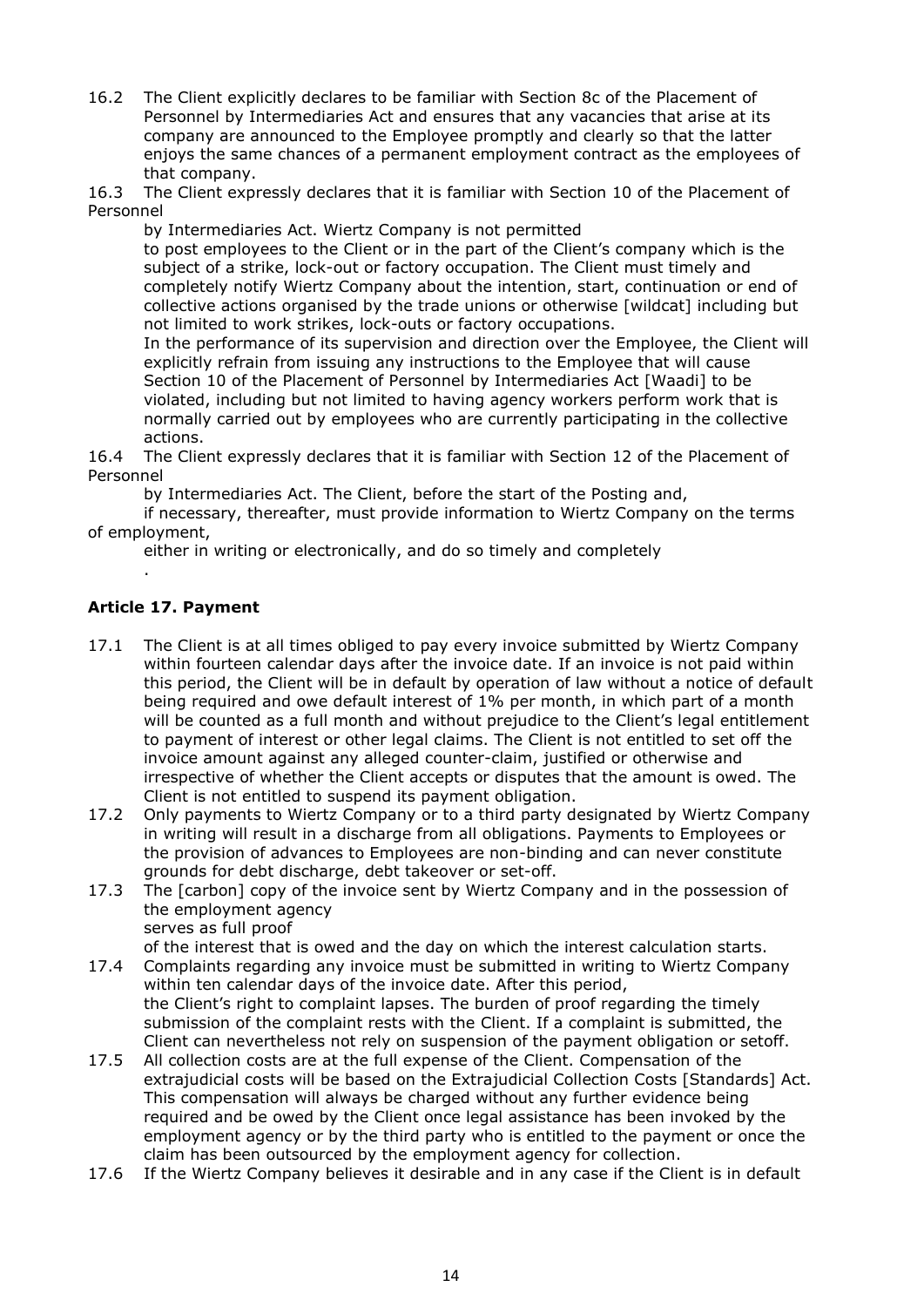of any payment obligation for whatever reason, Wiertz Company, after entering into an Agreement and in deviation from the agreed payment arrangement, is entitled to demand payment in advance or security for the Client's payment obligations. The Client must comply with this immediately on request of Wiertz Company.

- 17.7 The [Ultimate] Client, immediately on request of Wiertz Company, will provide the latter with a written direct debit mandate to debit the [Ultimate] Client's IBAN with the invoice amounts within the agreed period. A SEPA authorisation form will be signed for this.
- 17.8 Wiertz Company, without being obliged to pay any compensation to the Client, expressly reserves the right not to conclude or terminate an Agreement in the event of the [Ultimate] Client's non-creditworthiness.

# **Article 18. Special minimum payment obligations**

- 18.1 The Client, without prejudice to the Client's other obligations towards Wiertz Company, is obliged to at least pay Wiertz Company the Principal's Rate for three hours worked if:
	- the Employee reports at the agreed time and place in order to perform the work, but is not given the opportunity by the Client to commence the work, or:
	- the Client enables the Employee to perform the work for less than three hours.

#### **Article 19. Fear of non-compliance**

- 19.1 If after concluding the Agreement, Wiertz Company, on account of circumstances that have come to its knowledge, has good reason to fear that the [Ultimate] Client will fail to fulfil one of the obligations, or will fail to do so correctly and/or timely, which fear is deemed to exist in the event of, among other things, liquidation or suspension of payment or when an application for one of these measures with respect to the [Ultimate] Client is pending, or in the event of a decision to dissolve or merge the [Ultimate] Client or if any part of the assets of the [Ultimate] Client has been seized before judgement or under a warrant of execution, or if the [Ultimate] Client fails to fulfil any payment obligation towards Wiertz Company, all payment obligations of the [Ultimate] Client towards Wiertz Company, for whatever reason, become immediately due and payable. Wiertz Company is entitled to demand immediate payment of these enforceable claims or demand security for these enforceable claims.
- 19.2 In that case, Wiertz Company is entitled to suspend fulfilment of its obligations towards the Client until payment and/or security of all payment obligations has been made or provided. If Wiertz Company proceeds to do so, it is in no way liable for compensation for damage and costs that in any way arise on the part of the Client.
- 19.3 The Client is liable for all damage or loss resulting from this and suffered by Wiertz Company.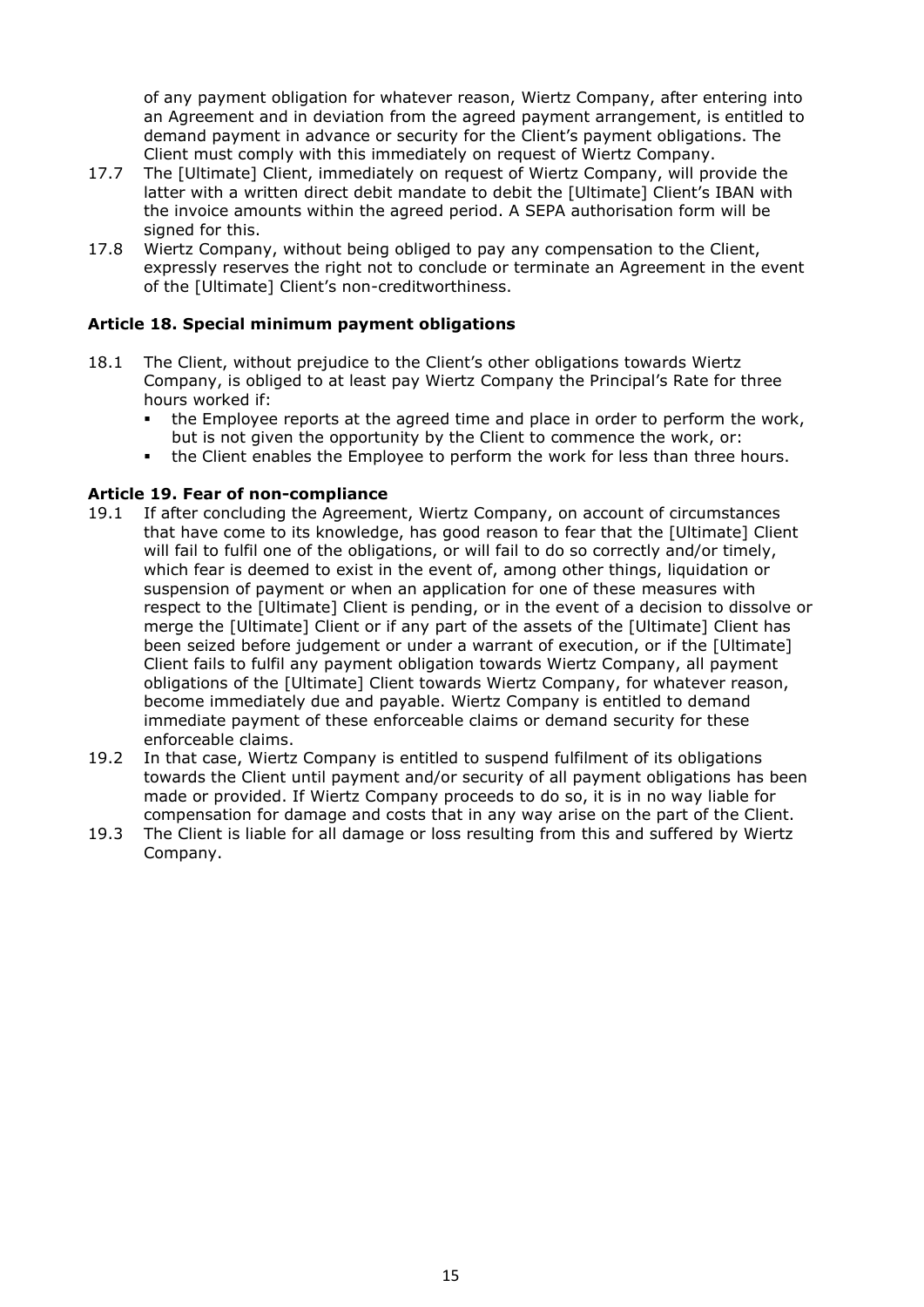# **Article 20. Proper direction and supervision**

- 20.1 When directing and supervising, as well as in relation to performing duties, the [Ultimate] Client must conduct itself towards the Employee in a correct manner, in the same way as it is obliged to towards its own employees.
- 20.2 The [Ultimate] Client is not permitted to 'second' the Employee to a third party, i.e. to post the Employee to a third party to carry out work under the supervision or direction of that third party, without the prior written permission of Wiertz Company. Secondment includes the Client posting an Employee to a [legal] person with whom the Client is affiliated in a group [of companies]. In addition, the [Ultimate] Client is prohibited from employing the Employee outside Dutch territory without the prior written permission of Wiertz Company.
- 20.3 The [Ultimate] Client may employ the Employee in derogation from the provisions of the Agreement and the General Terms and Conditions only if Wiertz Company and the Employee have given their express prior written consent.
- 20.4 The [Ultimate] Client will compensate the Employee for any loss that the latter incurs as a result of damage to or loss of his property used within the framework of the instructed work.
- 20.5 The [Ultimate] Client, insofar as possible, will take out adequate liability insurance by virtue of the provisions of this article. The [Ultimate] Client, at the request of Wiertz Company, must provide proof of insurance to Wiertz Company.

# **Article 21. Working conditions**

- 21.1 The [Ultimate] Client declares to be aware of the fact that, according to the Working Conditions Act, it is considered an employer.
- 21.2 Vis-à-vis the Employee and Wiertz Company, the Client is responsible for the fulfilment of obligations in the field of safety in the workplace and good working conditions in general, all this arising from Section 7:658 of the Dutch Civil Code, the Working Conditions Act and corresponding legislation and regulations. If the nature of the work and/or the circumstances in which it is performed so require, the [Ultimate] Client will provide or reimburse personal protective equipment to the Employee. The costs of any medical examinations are payable by the Client.
- 21.3 The [Ultimate] Client is obliged to promptly provide the Employee and Wiertz Company with written information about the required professional qualifications and the specific characteristics of the job to be fulfilled, and to do so at least one working day prior to the commencement of the work. The [Ultimate] Client actively informs the Employee about the Hazard Identification and Risk Assessment [HIRA] in force at his organisation.
- 21.4 If the Employee is involved in an industrial accident or develops an occupational illness, the [Ultimate] Client, if legally required, will immediately notify the competent authorities and ensure that a written report of this is drawn up immediately. This report explains the cause of the accident in such a way that it can, to a reasonable degree of certainty, be concluded if and to what extent the accident was the result of the fact that measures taken to prevent the accident or occupational illness were inadequate. The [Ultimate] Client will inform Wiertz Company of the industrial accident or occupational illness as soon as possible and submit a copy of the report drawn up.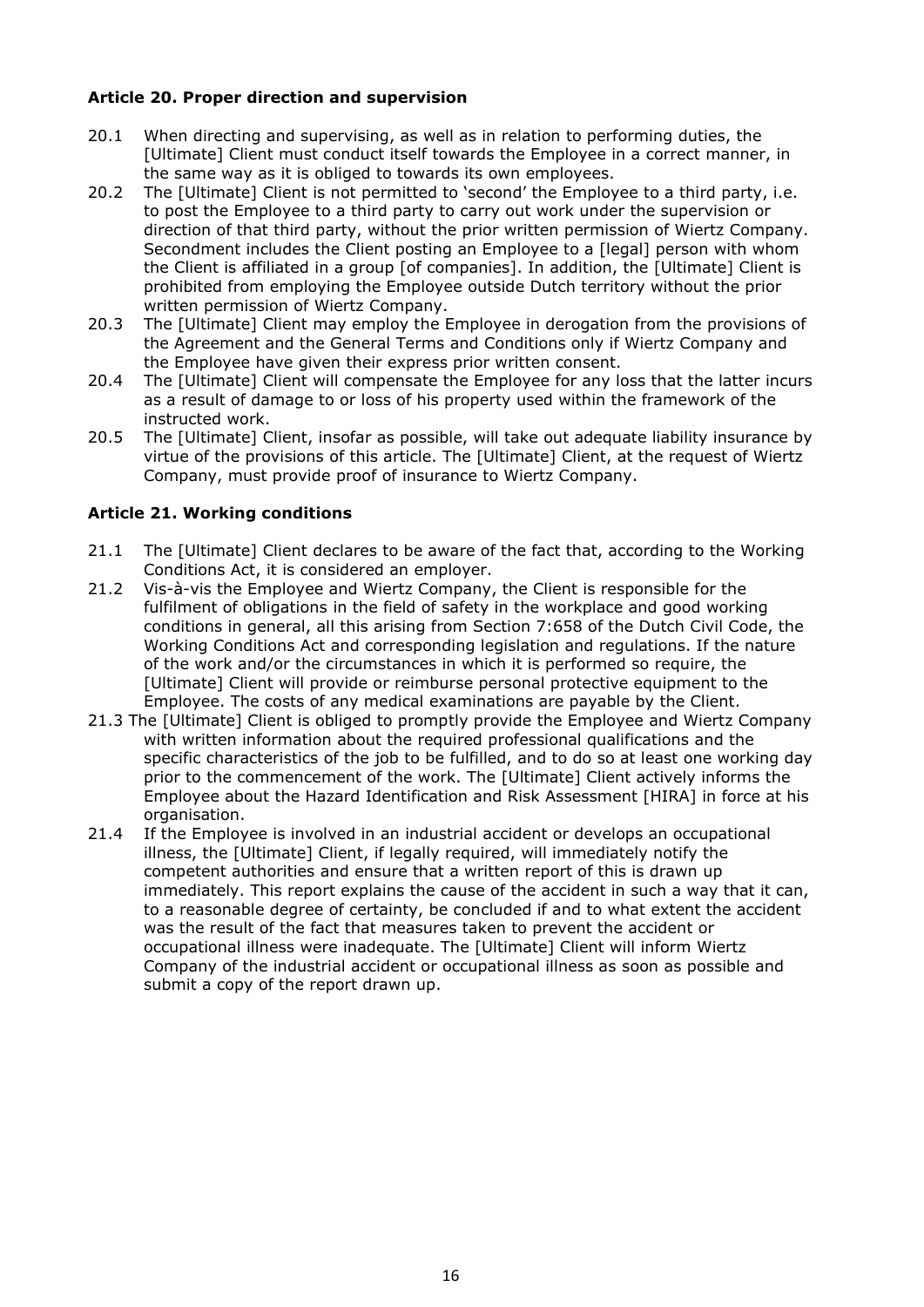- 21.5 The [Ultimate] Client will compensate the Employee for and indemnify Wiertz Company against all damage [including expenses that include the actual cost for legal aid] incurred by the Employee within the framework of fulfilling his duties, if and insofar as the [Ultimate] Client and/or Wiertz Company are liable for that by virtue of Section 7:658 and/or Section 7:611 and/or Section 6:162 the Dutch Civil Code.
- 21.6 If the industrial accident results in the Employee's death, the [Ultimate] Client is obliged to compensate damage [including expenses that include the actual cost for legal aid] to the persons referred to in Section 6:108 of the Dutch Civil Code and in accordance with that section and indemnify Wiertz Company against all damage [including expenses that include the actual cost for legal aid] for which it is held liable.
- 21.7 The [Ultimate] Client must take out adequate liability insurance by virtue of the provisions of this article. The [Ultimate] Client, immediately on request of Wiertz Company, must provide proof of insurance to Wiertz Company.

# **Article 22. Intermediary**

- 22.1 If an Intermediary is involved in the formation of an Agreement, it must ensure that notices of termination, complaints and all other notifications regarding the execution of the Agreement are sent to the address of Wiertz Company.
- 22.2 Wiertz Company and the Intermediary jointly assume the obligation for the allocation of Employee, i.e. Agency Workers. The parties work closely together for this purpose and the Intermediary uses the systems made available by Wiertz Company. The Intermediary is aware of the fact that Agency Workers are posted to the [Ultimate] Client non-exclusively and temporarily. Wiertz Company has the right to post the relevant Employee elsewhere at any time, without being obliged to pay the Intermediary any compensation. Wiertz Company will at all times endeavour to ensure that the new Posting is organised through/in collaboration with the Intermediary.
- 22.3 Unless otherwise agreed, the consideration/fee of the Intermediary is deemed to be included in the Principal's Rate. The [Ultimate] Client is entitled to pay the consideration/fee for brokerage services directly to the Intermediary, subject to the written permission of Wiertz Company.
- 22.4 Wiertz Company is entitled to have a creditworthiness test carried out at [Ultimate] Clients. On this basis, Wiertz Company is fully entitled to refuse to enter into an Agreement with the Intermediary and/or the [Ultimate] Client.
- 22.5 The [Ultimate] Client is never entitled to set off its claims against the Intermediary against the amounts invoiced by Wiertz Company.
- 22.6 The Intermediary is only entitled to the consideration/fee stipulated by the Intermediary, if and insofar as the [Ultimate] Client has paid the Principal's Rate and/or the fees demanded by Wiertz Company in full and within the payment period. In the event that the Client is in default vis-à-vis Wiertz Company, the latter can reclaim any consideration/fee paid to the Intermediary in advance as unduly paid and/or set off the amount against any claim of the Intermediary against Wiertz Company.
- 22.7 In the event that the Intermediary has not fulfilled its obligations towards Wiertz Company and/or the [Ultimate] Client and the [Ultimate] Client of the Intermediary refuses to pay the fee, the Intermediary, immediately on request, is obliged to pay Wiertz Company a fee equal to the full fee, less the consideration/fee to be paid to the Intermediary. Wiertz Company is entitled to set off claims under this provision against any claim of the Intermediary against Wiertz Company.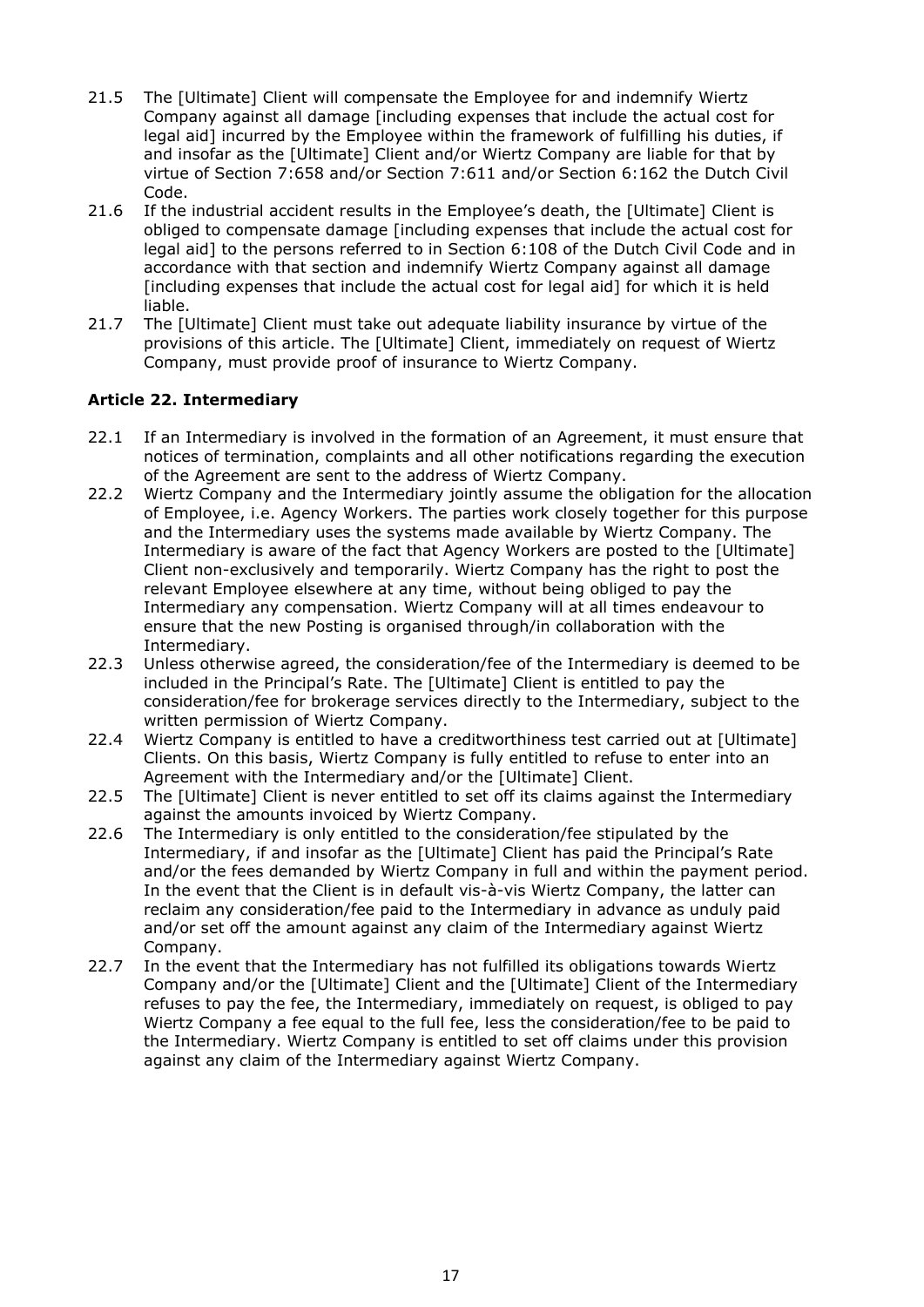# **Article 23. Obligations and liability**

- 23.1 The Client that fails to fulfil the obligations arising from these General Terms and Conditions and Agreements, or fails to do so satisfactorily, is obliged to compensate Wiertz Company for all resulting damage or loss.
- 23.2 During the term of the Agreement, the Client is liable for damage or loss suffered by Wiertz Company, the Employee and/or third parties as a result of the Employee's acts and/or omissions. Wiertz Company is not liable for damage or loss of the Client as a result of the Employee's acts and/or omissions.
- 23.3 The Client is obliged to take out adequate insurance to cover the liabilities specified in this article.

23.4 If it is established in law or otherwise that Wiertz Company could be liable vis-à-vis the Client for damage or loss suffered in connection with the Agreement, or by virtue of an unlawful act or on any other grounds, this liability, including any payment obligation by virtue of Section 6:230 and/or Section 6:271 of the Dutch Civil Code, will at all times and its entirety be limited to what is stipulated in this provision:

a. Wiertz Company is never liable for consequential damage or loss, lost profits, lost income, lost revenue, missed savings and damage or loss due to business interruptions and other stagnations;

b. the liability of Wiertz Company, including any payment obligation by virtue of an obligation to undo and any payment obligation under Section 6:230 of the Dutch Civil Code, vis-à-vis the [Ultimate] Client is at all times limited to the actual amount that the liability insurance of Wiertz Company pays out in the relevant case.

- 23.5 These restrictions do not apply in the event of intent or deliberate recklessness on the part of Wiertz Company and/or of Employees.
- 23.36 Any liability claim against Wiertz Company expires within one year of the Client becoming aware of the loss event or could reasonably have been aware thereof.

#### **Article 24. Intellectual and industrial property**

- 24.1 Wiertz Company, at the request of the [Ultimate] Client, will ask the Employee to sign a written statement so as to ensure and facilitate, insofar as necessary and possible, that all intellectual and industrial property rights to the results of the Employee's work accrue or are [or will be] transferred to the [Ultimate] Client. If in respect of the above, Wiertz Company owes the Employee compensation or must otherwise incur costs, the [Ultimate] Client owes Wiertz Company equal compensation or costs.
- 24.2 The [Ultimate] Client can enter into an agreement with the Employee directly or ask him to sign a statement in respect of the intellectual and industrial property rights referred to in paragraph 1 of this article. The [Ultimate] Client will inform Wiertz Company of its intention to do so and provide Wiertz Company with a copy of the agreement/statement drawn up for that purpose.
- 24.3 Wiertz Company cannot be held liable towards the [Ultimate] Client for any fine or incremental penalty payment the Employee is liable to pay or any damage incurred by the [Ultimate] Client as a result of the Employee invoking any intellectual and/or industrial property rights.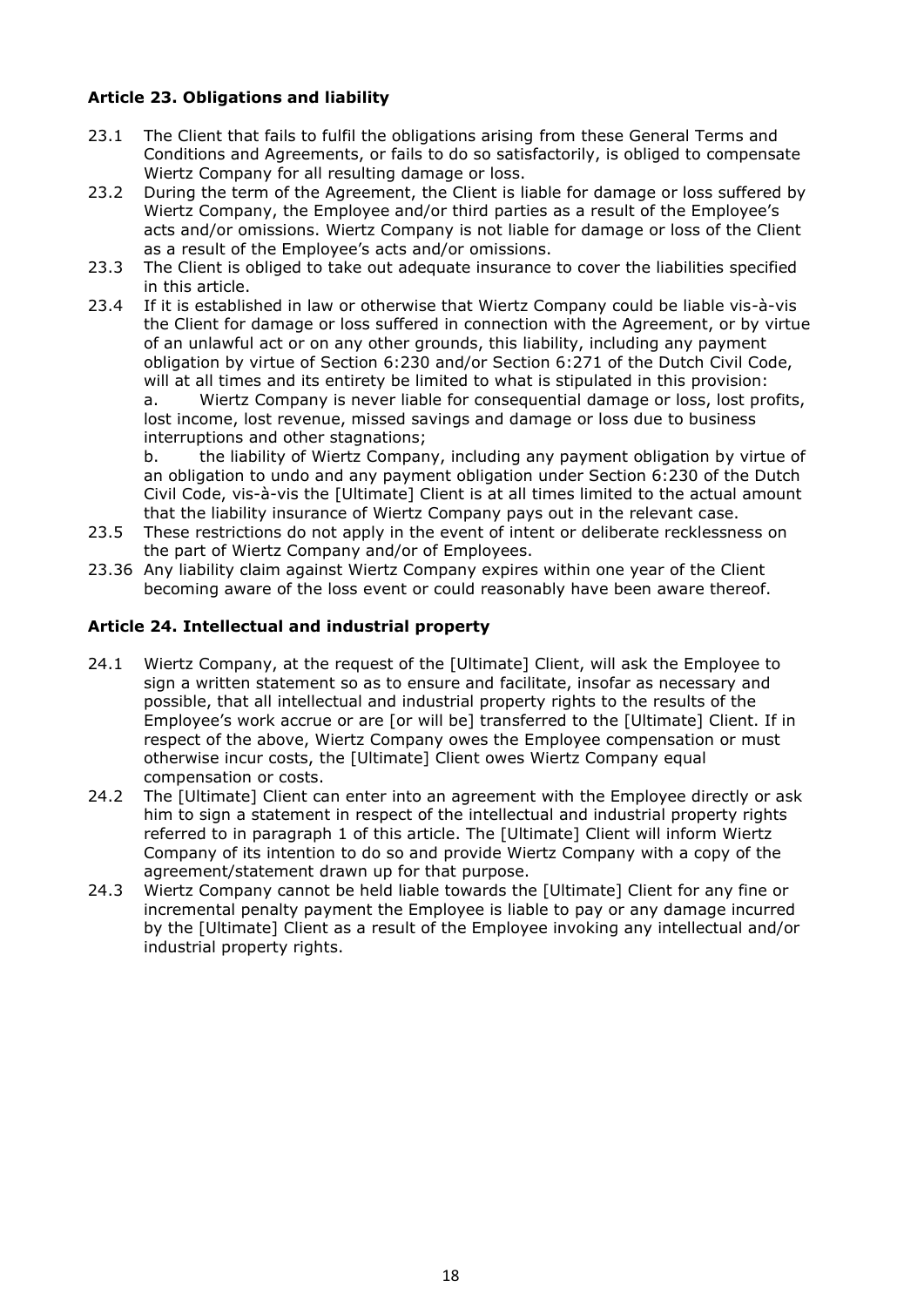# **Article 25. Takeover of Employees**

- 25.1 For the purposes of this article, entering into an employment relationship with an Employee is taken to mean:
	- the Client entering into an Agency Work Employment Contract or Payroll Agreement, a contractor agreement and/or a contract for services with an Employee;
	- having the Employee posted by a third party [for example, another employment agency];
	- the Employee entering into an employment relationship with a third party, in which the Client and that third party are affiliated in a group [as referred to in Section 2:24b of the Dutch Civil Code] or is a subsidiary of another [as referred to in Section 2:24a of the Dutch Civil Code].
- 25.2 The [Ultimate] Client is only entitled to enter into an Employment Relationship with an Employee if and insofar as the provisions of this article are met.
- 25.3 The [Ultimate] Client will not enter into an employment relationship with the Employee if and insofar as the Employee's Agency Work Employment Contract or Payroll Agreement is not legally terminated and if and insofar as the [Ultimate] Client cannot legally terminate or has not legally terminated the Agreement with Wiertz Company.
- 25.4 The [Ultimate] Client will timely notify Wiertz Company in writing of its intention to enter into an Employment Relationship with the Employee, prior to acting on that intention. The Agreement will be terminated by the [Ultimate] Client with due observance of these General Terms and Conditions.
- 25.5 In the event that the [Ultimate] Client fails to comply with its obligations under the Agreement and/or these General Terms and Conditions, Wiertz Company reserves the right to demand that the [Ultimate] Client takes over or continues the Agency Work Employment Contract or Payroll Agreement with immediate effect.
- 25.6 If within a period of six months of the commencement of the Posting, the Client, in accordance with the provisions of paragraphs 2 to 4 above, enters into an employment relationship with the agency worker, for the same or a different position, the Client owes Wiertz Company the following compensation:
	- 1. if the employment relationship with the agency worker commences before the Posting has lasted ten weeks worked: compensation to the amount of 20% of the most recently applicable Principal's Rate applicable to the relevant agency worker over a period of six months;
	- 2. if the employment relationship with the agency worker commences after the Posting has lasted ten weeks worked, but before the Posting has lasted nineteen weeks worked: compensation to the amount of 15% of the most recently applicable Principal's Rate applicable to the relevant agency worker over a period of six months;
	- 3. if the employment relationship with the agency worker commences after the Posting has lasted nineteen weeks worked, but before the Posting has lasted twenty-seven weeks worked: compensation to the amount of 10% of the most recently applicable Principal's Rate applicable to the relevant agency worker over a period of six months.

In this article, 'weeks worked' is taken to mean weeks, in which a week is taken to mean a calendar week starting on Monday at midnight and ending on Sunday at midnight, during which the agency worker has worked at the Client within the framework of the assignment.

The Client also owes the compensation referred to in this paragraph if the agency worker applies at the Client, directly or through third parties, within three months of the Posting to the Client ending or, if the Client approaches the agency worker, directly or through third parties, within three months of the Posting to the Client ending [irrespective of whether this was based on an assignment for a definite or indefinite period of time] and, as a result thereof, the Client enters into an employment relationship with the relevant agency worker.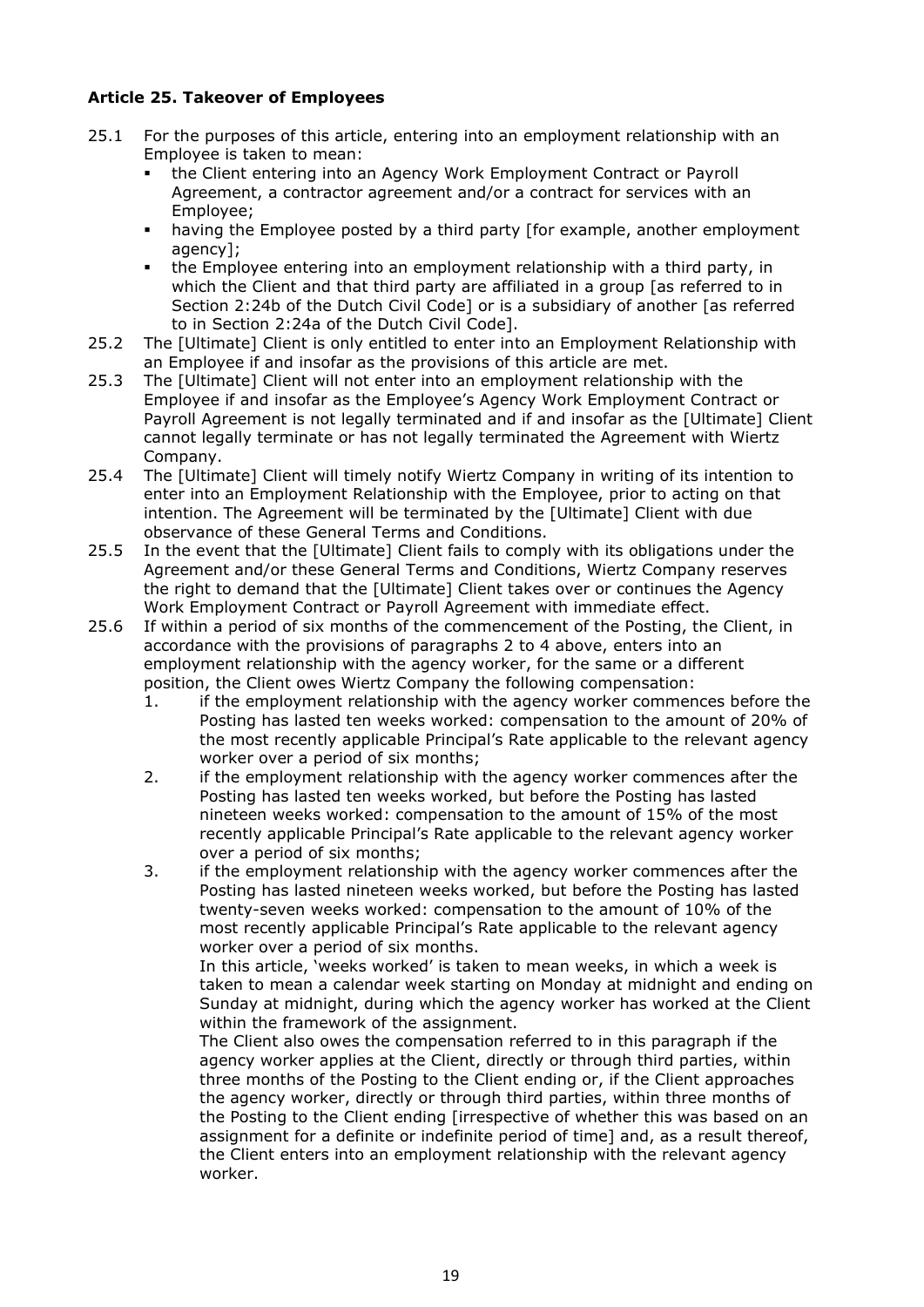- 25.7 If an agency worker is proposed to a possible Client through the intermediary of Wiertz Company and this prospective Client enters into an employment relationship with that agency worker for the same or a different position before the Posting materialises, this prospective Client will owe compensation to the amount of 20% of the Principal's Rate, which would have been applicable to the relevant agency worker over a period of six months if the Posting been implemented. The Client owes this compensation by default if the Client was first introduced to the agency worker through the intermediary of the employment agency. Furthermore, if the agency worker applies to the Client, directly or through third parties, within three months of contact being established or, if the Client approaches the agency worker, directly or via third parties, within three months of contact being established and as a result thereof enters into an employment relationship with the agency worker concerned, the Client owes the compensation as referred to in the first sentence of this paragraph.
- 25.8 If the Client enters into an employment relationship with the agency worker during an assignment that can be terminated prematurely, the Client is entitled to decide not to comply with the notice period agreed under the assignment. In that case, however, the Client is obliged to compensate the damage or loss that the employment agency suffers as a result. This damage is fixed at 30% of the Principal's Rate over the notice period for the relevant assignment that has not been observed. In addition, the Client must pay the compensation referred to in paragraph 7 of this article, if applicable.
- 25.9 If the Client enters into an employment relationship with the agency worker during an assignment that cannot be terminated prematurely, the Client is obliged to pay the agreed Principal's Rate applicable to the relevant agency worker for the remaining duration of the assignment. In addition, the Client must pay the compensation referred to in paragraph 7 of this article, if applicable.
- 25.10 The Principal's Rate, as stated several times in this article, is calculated on the basis of the most recent or usual number of hours or overtime worked pursuant to the assignment and the conditions per period [week, month, etc.], as if the assignment was concluded or not terminated, subject to a minimum of 20 hours per week.

The provisions of Article 17 of the General Provisions also apply to the compensations charged under this article.

# **Article 26. Confidentiality**

- 26.1 The parties respect and mutually undertake to maintain strict confidentiality with regard to activities undertaken by both parties within the framework of the execution of the Agreement, which includes every assignment given and will further keep the Agreement secret, unless and insofar as such information must be disclosed in order to be able to properly execute the Agreement or if they are subject to a legal obligation to disclose.
- 26.2 All Confidential Information that the parties receive within the framework of the execution of the Agreement must be kept secret and is not to be disclosed to third parties.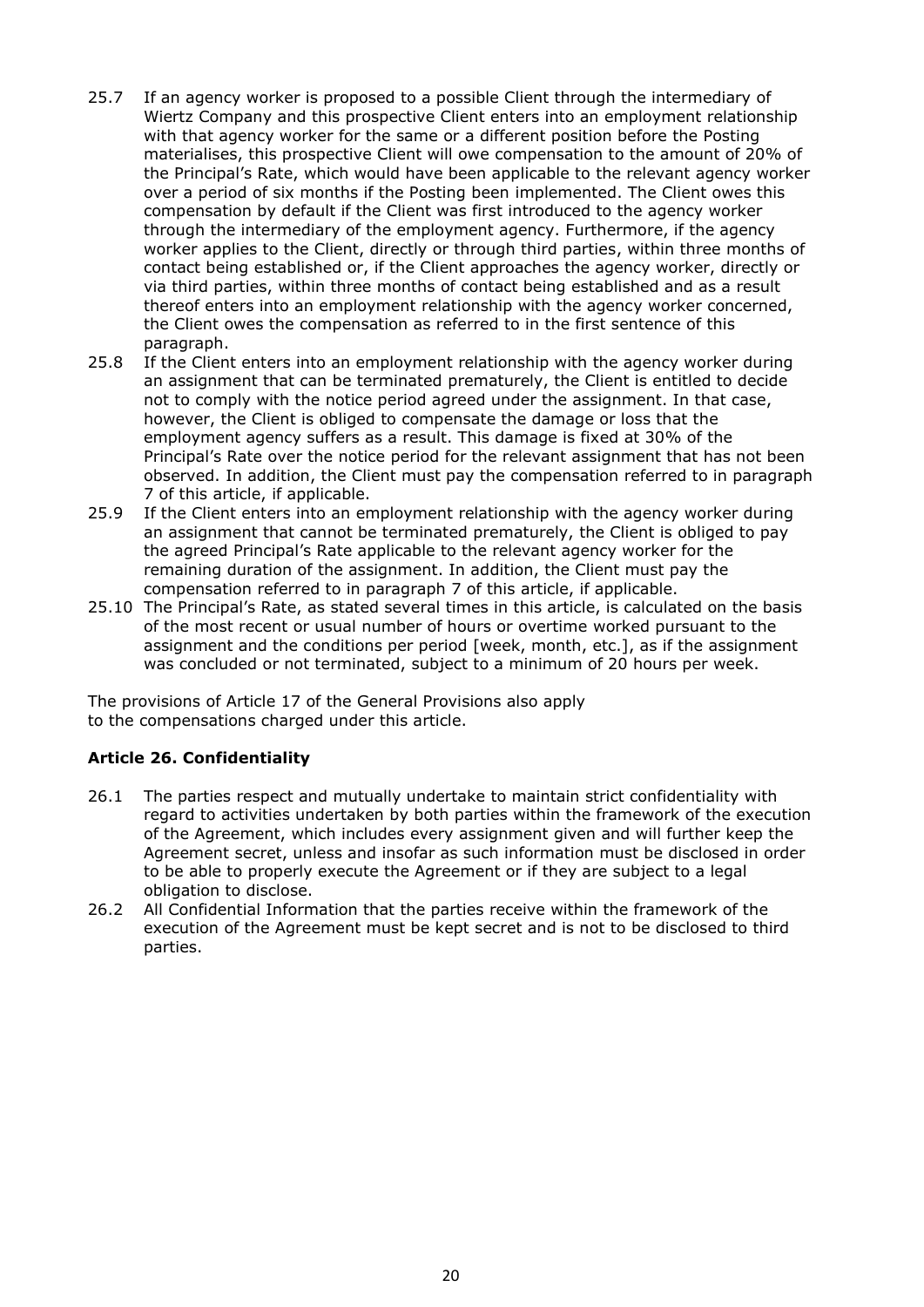- 26.3 Wiertz Company, at the request of the [Ultimate] Client, will compel the Employee to exercise secrecy in respect of all that comes to his knowledge or that he becomes aware of in the performance of his duties, unless the Employee is legally obliged to disclose it.
- 26.4 The [Ultimate] Client can directly compel the Employee to observe secrecy. The [Ultimate] Client will inform Wiertz Company of its intention to do so and provide Wiertz Company with a copy of the agreement/statement drawn up for that purpose.
- 26.5 Wiertz Company is not liable for any fine, incremental penalty payment, or any damage or loss incurred by the [Ultimate] Client as a result of the Employee's failure to observe that secrecy.

# **Article 27. Brokerage of Self-Employed Workers**

- 27.1 The provisions of these General Terms and Conditions apply to the brokering of Self-Employed Workers by analogy. In that case, Employee should be taken to mean Self-Employed Worker.
- 27.2 The Client must provide Wiertz Company with all relevant information that is important to it with regard to the proper execution of the Contract for Services.
- 27.3 No [fictitious] employment contract is concluded between Wiertz Company, the Intermediary and/or the Client as referred to in Section 7:610, Section 7:690 or 7:692 of the Dutch Civil Code. The parties involved intend to prevent this at all times and therefore intend to ensure that the Self-Employed Worker carries out work for the Client independently. In the event that a [fictitious] employment contract is nevertheless assumed afterwards, all consequences thereof will be at the expense and risk of the Client. Wiertz Company is fully indemnified by the Client against claims under civil and/or tax law, fines, additional tax assessments or other damage or loss related thereto, unless in the event of an intentional act or an attributable failure on the part of Wiertz Company.
- 27.4 The brokering of a Self-Employed Worker does not commence until after an intermediary agreement has been concluded between Wiertz Company and the Self-Employed Worker and all set formalities have been complied with. The employment of a self-Employed Worker with the [Ultimate] Client ends if the agreement between Wiertz Company and the self-Employed Worker, for whatever reason, ends. Wiertz Company is never obliged to pay any compensation for damage or loss if the work is not performed, or not performed timely or completely. Wiertz Company is never obliged to continue to broker for the Self-Employed Worker with the [Ultimate] Client and therefore reserves the right to terminate or suspend the employment at any time, unless otherwise agreed in writing.
- 27.5 Insofar as Wiertz Company acts as the intermediary for the Self-Employed Worker at the Client, Wiertz Company will ensure that a model contract for services as approved by the Tax Authorities as referred to in the Assessment of Employment Relationships [Deregulation] Act is concluded for this purpose. This will be in the form of an intermediary agreement. The [Ultimate] Client will be given a copy of the model agreement that Wiertz Company concludes with the Self-Employed Worker, immediately on request.
- 27.6 Wiertz Company is responsible for proper compliance with the Employment Relationships [Deregulation] Act and ensures that the Self-Employed Worker meets the obligations associated with entrepreneurship.

# **Article 28. Applicable law and choice of forum**

- 28.1 These general terms and conditions, assignments and/or other agreements are governed by Dutch law.
- 28.2 All disputes arising from or related to a legal relationship between the parties will in the first instance and exclusively be settled by the competent court of the district in which Wiertz Company has its head office.

#### **Article 29. Final provision**